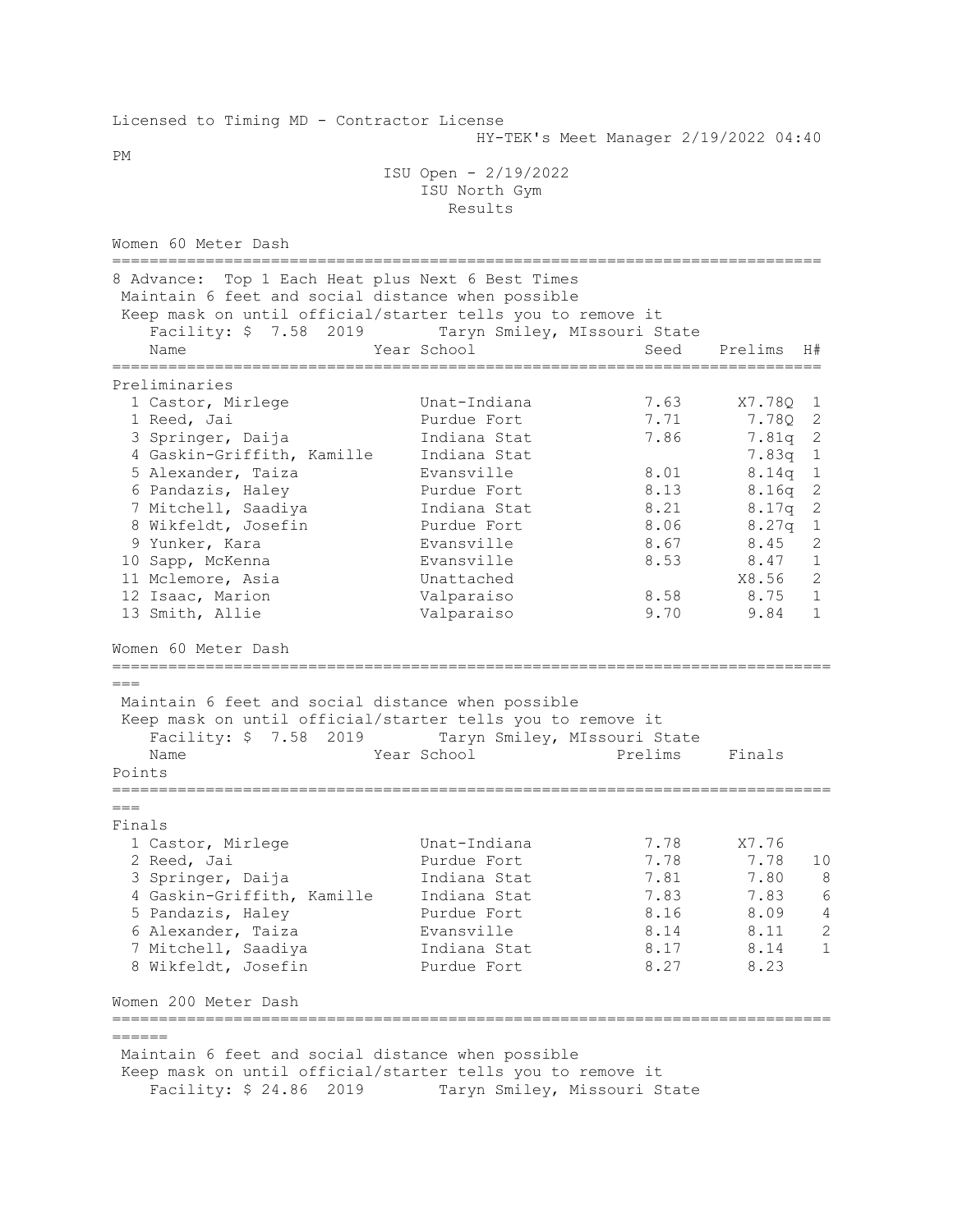| Name<br>Points                                                                                                                                                                                         | Year School |                        | Seed               | Finals             | H#           |
|--------------------------------------------------------------------------------------------------------------------------------------------------------------------------------------------------------|-------------|------------------------|--------------------|--------------------|--------------|
| ======                                                                                                                                                                                                 |             |                        |                    |                    |              |
| 1 Wallace, Reynei<br>10                                                                                                                                                                                |             | Indiana Stat           | 24.41              | 25.15              | 1            |
| 2 Hunter, Iyanla                                                                                                                                                                                       |             | Indiana Stat           | 24.94              | 25.18              | 1            |
| 8<br>3 Reed, Jai                                                                                                                                                                                       |             | Purdue Fort            | 26.52              | 26.56              | 1            |
| 6<br>4 Long, Sierra                                                                                                                                                                                    |             | Indiana Stat           | 26.56              | 26.76              | 2            |
| 4<br>5 Pandazis, Haley                                                                                                                                                                                 |             | Purdue Fort            | 26.56              | 26.80              | 2            |
| 2<br>6 Knepp, Chloe                                                                                                                                                                                    |             | Vincennes              | 27.44              | 27.33              | 3            |
| $\mathbf{1}$<br>7 Mitchell, Saadiya                                                                                                                                                                    |             | Indiana Stat           | 26.92              | x27.52             | 2            |
| 8 Tucker, Skylar                                                                                                                                                                                       |             | Evansville             | 27.91              | 27.71              | 3            |
|                                                                                                                                                                                                        |             |                        |                    |                    | 3            |
| 9 Yunker, Kara                                                                                                                                                                                         |             | Evansville             | 29.40              | 29.17              |              |
| 10 Isaac, Marion                                                                                                                                                                                       |             | Valparaiso             | 29.53              | 29.64              | 4            |
| 11 Gustafson, Kaylen                                                                                                                                                                                   |             | Indiana Stat           |                    | x29.69             | 4            |
| 12 Morgan, Talia                                                                                                                                                                                       |             | Valparaiso             |                    | 30.66              | 4            |
|                                                                                                                                                                                                        |             |                        |                    |                    |              |
| Maintain 6 feet and social distance when possible<br>Keep mask on until official/starter tells you to remove it<br>Facility: \$ 56.54 2020 Jahnetta Jones, Northern Illinois<br>Name<br>1 Burns, Jenna | Year School | Kentucky Wes           | Seed<br>1:02.00    | Finals<br>1:01.23  |              |
| 2 Knepp, Chloe                                                                                                                                                                                         |             | Vincennes              | 1:01.05            | 1:01.36            |              |
| 3 Dean, Haley                                                                                                                                                                                          |             | Evansville             | 1:01.64            | 1:04.63            |              |
| 4 Vanderhoof-Dossett, Sara                                                                                                                                                                             |             | Kentucky Wes           | 1:05.50<br>1:10.18 | 1:08.37<br>1:10.76 |              |
| 5 Morgan, Talia                                                                                                                                                                                        |             | Valparaiso             |                    |                    |              |
| Points<br>$==$<br>Women 800 Meter Run<br>——————                                                                                                                                                        |             |                        |                    |                    |              |
| Maintain 6 feet and social distance when possible<br>Keep mask on until official/starter tells you to remove it<br>Facility: \$ 2:09.03 2021<br>Name<br>Points                                         | Year School | Wilma Nielsen, Bradley | Seed               | Finals H#          |              |
|                                                                                                                                                                                                        |             |                        |                    |                    |              |
| 1 Quiles, Jocelyn                                                                                                                                                                                      |             | Indiana Stat           | 2:15.51            | 2:17.57            |              |
| 2 Elder, Sabrina                                                                                                                                                                                       |             | Iupui                  | 2:14.62            | 2:19.17            | 10<br>1<br>1 |
| ======<br>10<br>8<br>3 Zeck, Devon<br>6                                                                                                                                                                |             | Indiana Stat           | 2:22.99            | 2:25.26            | 2            |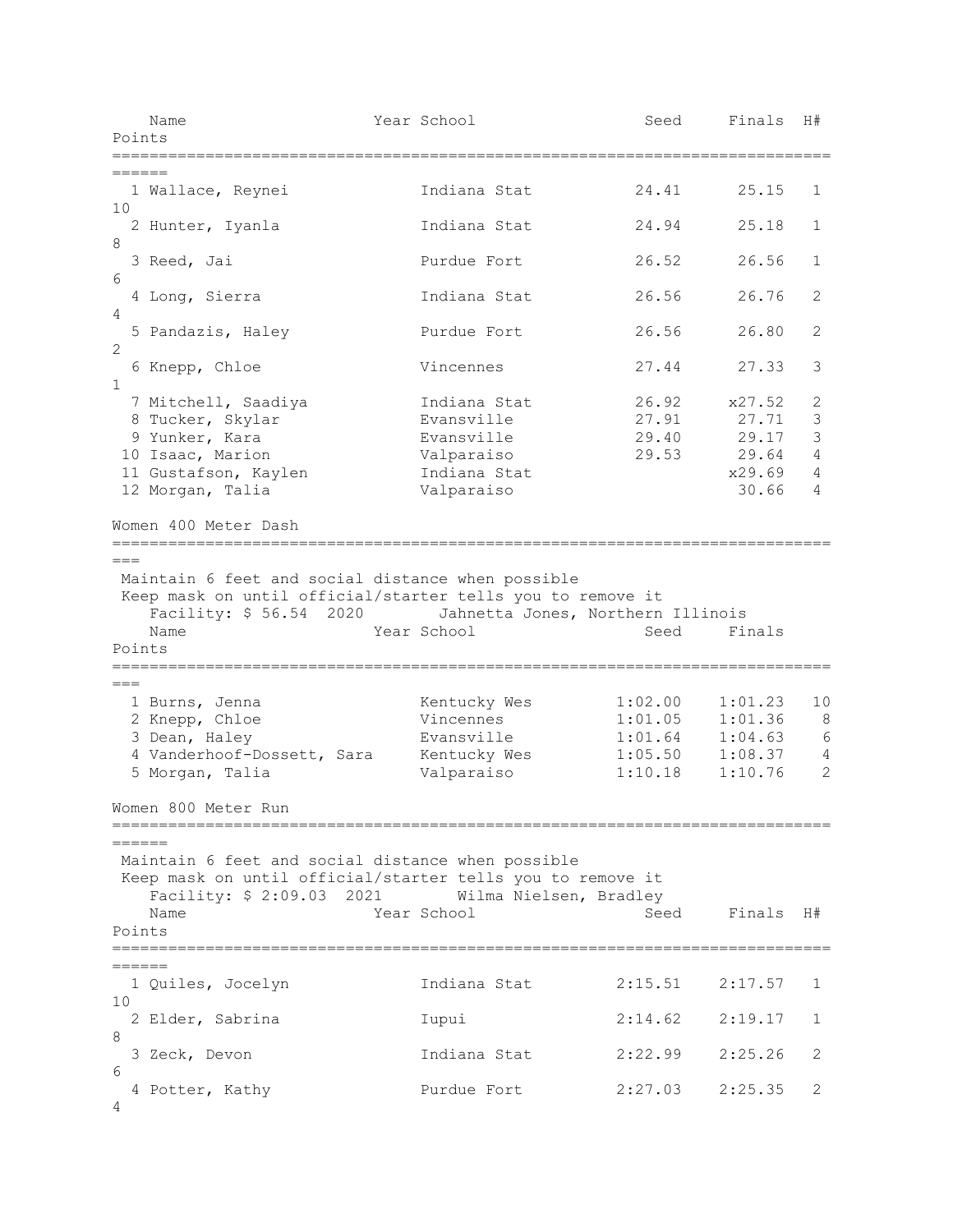5 Weldon, Sam Evansville 2:24.69 2:26.33 2  $\mathcal{D}$  6 Groves, Makaila Purdue Fort 2:16.46 2:28.03 1 1 1 Taylor, Sophia 1 Iupui 2:20.54 2:30.69 1<br>
8 Splaine, Brianna 1 Valparaiso 2:35.44 3<br>
9 Crume, Emery 1 Kentucky Wes 2:35.00 2:35.93 2 8 Splaine, Brianna Valparaiso 2:35.44 3 9 Crume, Emery Kentucky Wes 2:35.00 2:35.93 2 10 Page, Brittany Vincennes 2:39.51 2:37.02 3 11 Thaxton, Ally Valparaiso 2:44.45 3 12 Young, Kyra Vincennes 2:26.19 2:47.51 2 13 Macintyre, Kirsten Purdue Fort 2:41.21 2:55.41 3 14 Davis, Kyra Vincennes 3:00.74 3:02.05 3 Women 1 Mile Run =============================================================================  $=$ Maintain 6 feet and social distance when possible Keep mask on until official/starter tells you to remove it Facility: \$ 4:51.05 2018 Brooke Moore, Indiana State<br>Name Year School Seed Seed Finals H# Points ============================================================================= =======<br>1 Aurand, Grace Valparaiso 5:08.36 5:14.78 1 10<br>2 Neal, Brooke Purdue Fort 5:21.00 5:16.85 1 8 3 Falater, Margaret Indiana Stat 5:31.18 5:21.57 1 6<br>4 Potter, Kathy Purdue Fort 5:20.48 5:21.60 1  $\Lambda$  5 Roeglin, Ellie Valparaiso 5:34.56 5:25.47 1 2 6 Young, Kyra Vincennes 5:28.60 5:28.60 1 1 7 Overstreet, Joely Valparaiso 5:28.69 1 8 Weldon, Sam Evansville 5:28.18 5:29.22 1 9 Krol, Kara Iupui 5:35.00 5:32.46 2 10 Lesniak, Abigail Kentucky Wes 5:25.00 5:34.14 1 11 Obluck, Jayda Iupui 5:35.31 5:41.59 2 12 Bagby, Cassidy Indiana Stat 5:27.64 5:43.67 1 13 Sarver, Mercedes Purdue Fort 5:46.23 5:47.95 2 14 Reagor, Sidney Kentucky Wes 5:45.00 5:48.80 2 15 Laughlin, Hope Vincennes 6:20.63 5:52.68 2 16 Stewart, Ellie Evansville 6:01.25 6:03.58 2 17 Knutson, Lucy Kentucky Wes 6:09.56 2 18 Griffy, Claire Evansville 7:36.48 7:35.32 2 Women 3000 Meter Run ============================================================================= === Maintain 6 feet and social distance when possible Keep mask on until official/starter tells you to remove it Facility: \$ 9:46.21 2019 Grace Beattie, Illinois State<br>Name Mame Seed School Seed Seed Finals Points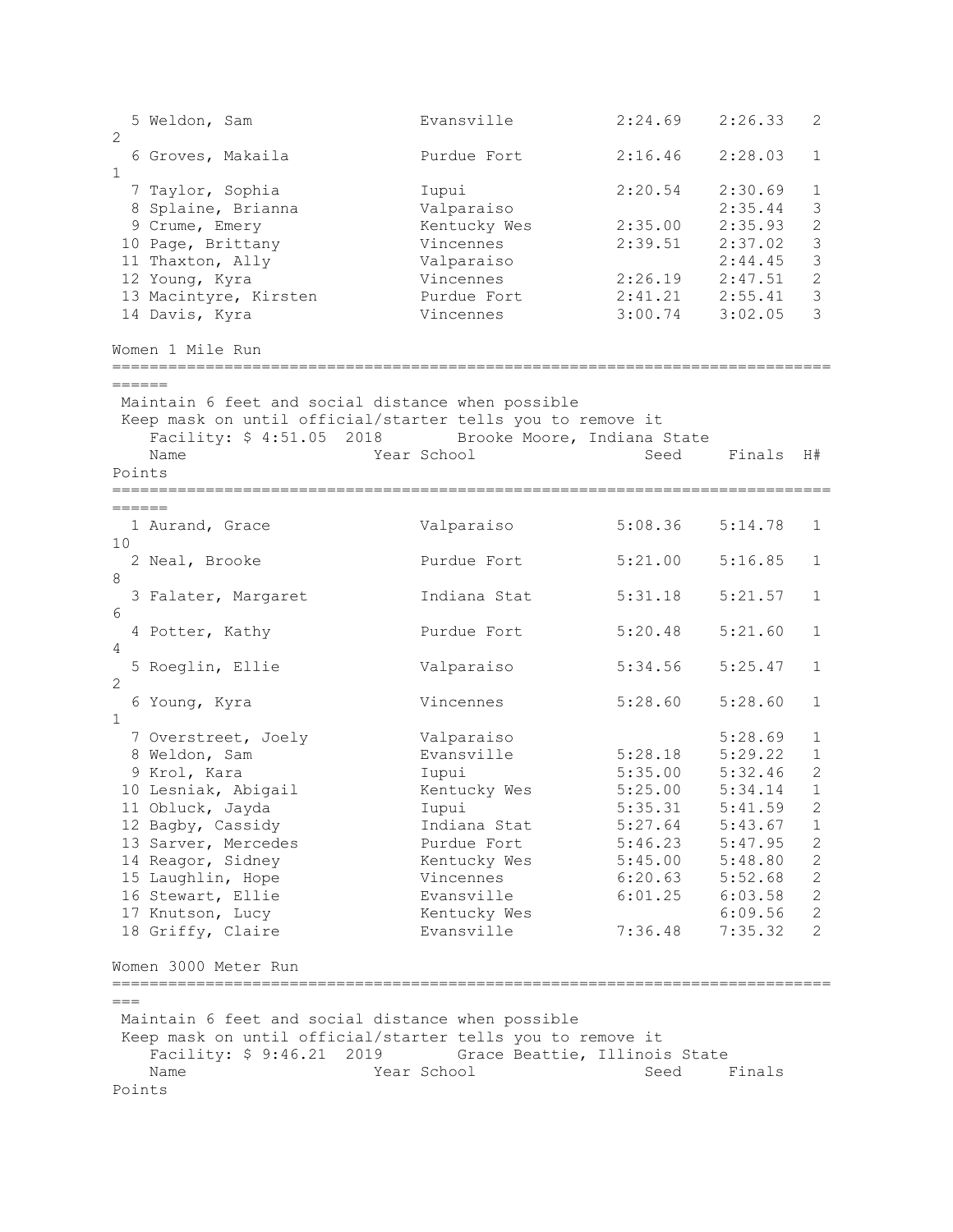| 10:48.96<br>10:42.43<br>Indiana Stat<br>10<br>1 Loftus, Chloe<br>10:50.78<br>8<br>2 Neal, Brooke<br>Purdue Fort<br>10:52.13<br>$\epsilon$<br>11:07.04<br>10:58.18<br>3 Provenzano, Laci<br>Iupui<br>4<br>4 Langdon, Madison<br>Purdue Fort<br>11:50.56<br>11:11.63<br>$\overline{c}$<br>11:59.90<br>11:26.23<br>5 Ruble, Shannon<br>Kentucky Wes<br>$\mathbf{1}$<br>6 Leady, Kaitlynn<br>Valparaiso<br>11:23.90<br>11:29.83<br>Valparaiso<br>7 Craigin, Emilee<br>11:21.05<br>11:34.08<br>8 Greene, Abigail<br>Kentucky Wes<br>11:47.29<br>Purdue Fort<br>9 Sarver, Mercedes<br>12:10.68<br>11:54.59<br>10 Laughlin, Hope<br>12:39.23<br>Vincennes<br>11:56.18<br>11 Koenig, Kaitlyn<br>Vincennes<br>12:10.45<br>12 Boebinger, Emma<br>Evansville<br>11:37.57<br>12:16.86<br>12:18.56<br>13 Maguire, Haley<br>Kentucky Wes<br>12:09.83<br>Women 60 Meter Hurdles<br>8 Advance: Top 1 Each Heat plus Next 6 Best Times<br>Maintain 6 feet and social distance when possible<br>Keep mask on until official/starter tells you to remove it<br>2020 Ayanna Morgan, Unattached<br>Facility: $$8.49$<br>Year School<br>Name<br>Seed<br>Prelims<br>H#<br>==============<br>=======================<br>========================<br>Preliminaries<br>Indiana Stat<br>8.81<br>8.81Q<br>1 Porter, Ryann<br>$\mathbf 1$<br>$\mathbf{2}$<br>2 Hudson-Turpin, Jesseca<br>Purdue Fort<br>8.89<br>8.82Q<br>$1\,$<br>3 Tuerff, Riley<br>8.93<br>Indiana Stat<br>8.98q<br>4 Yanders, Jordan<br>8.88<br>$\mathbf{2}$<br>Purdue Fort<br>9.19q<br>$\mathbf 1$<br>5 Stoltz, MacKenzie<br>Indiana Stat<br>9.24<br>9.37q<br>9.54<br>2<br>6 Moore, Katie<br>Iupui<br>9.49q<br>$\mathbf{2}$<br>9.68<br>7 Terry, Marie<br>Iupui<br>9.68q<br>$\mathbf{2}$<br>8 Quinlan, E. Grace<br>Indiana Stat<br>9.81<br>9.71q<br>9 Wilder, Ramey<br>Purdue Fort<br>9.81<br>9.93<br>$\mathbf 1$<br>9.68<br>$\mathbf 1$<br>10 Grider, Alexis<br>Indiana Stat<br>9.97<br>11 Sloane, Claire<br>Kentucky Wes<br>10.58<br>10.62<br>$\mathbf 1$<br>Evansville<br>$\mathfrak{D}$<br>12 Schaefer, Mariah<br>10.03<br>13.31<br>Women 60 Meter Hurdles<br>=====================<br>$===$<br>Maintain 6 feet and social distance when possible<br>Keep mask on until official/starter tells you to remove it<br>Facility: \$ 8.49 2020<br>Ayanna Morgan, Unattached<br>Prelims<br>Name<br>Year School<br>Finals<br>Points<br>$===$<br>Finals<br>8.76<br>1 Yanders, Jordan<br>Purdue Fort<br>9.19<br>10<br>2 Hudson-Turpin, Jesseca<br>Purdue Fort<br>8.82<br>8.84<br>8<br>6<br>Indiana Stat<br>8.98<br>9.06<br>3 Tuerff, Riley<br>$\overline{4}$<br>Indiana Stat<br>8.81<br>9.28<br>4 Porter, Ryann<br>$\overline{c}$<br>9.49<br>9.44<br>5 Moore, Katie<br>Iupui<br>$\mathbf{1}$<br>Indiana Stat<br>9.37<br>6 Stoltz, MacKenzie<br>9.49<br>7 Terry, Marie<br>Iupui<br>9.68<br>9.59<br>8 Quinlan, E. Grace<br>Indiana Stat<br>9.71<br>x9.95 |  |  |  |
|-----------------------------------------------------------------------------------------------------------------------------------------------------------------------------------------------------------------------------------------------------------------------------------------------------------------------------------------------------------------------------------------------------------------------------------------------------------------------------------------------------------------------------------------------------------------------------------------------------------------------------------------------------------------------------------------------------------------------------------------------------------------------------------------------------------------------------------------------------------------------------------------------------------------------------------------------------------------------------------------------------------------------------------------------------------------------------------------------------------------------------------------------------------------------------------------------------------------------------------------------------------------------------------------------------------------------------------------------------------------------------------------------------------------------------------------------------------------------------------------------------------------------------------------------------------------------------------------------------------------------------------------------------------------------------------------------------------------------------------------------------------------------------------------------------------------------------------------------------------------------------------------------------------------------------------------------------------------------------------------------------------------------------------------------------------------------------------------------------------------------------------------------------------------------------------------------------------------------------------------------------------------------------------------------------------------------------------------------------------------------------------------------------------------------------------------------------------------------------------------------------------------------------------------------------------------------------------------------------------------------------------------------------------------------------------------------------------------------------------------------------------------------------------------------------------------------------------------------------------------------------------------|--|--|--|
|                                                                                                                                                                                                                                                                                                                                                                                                                                                                                                                                                                                                                                                                                                                                                                                                                                                                                                                                                                                                                                                                                                                                                                                                                                                                                                                                                                                                                                                                                                                                                                                                                                                                                                                                                                                                                                                                                                                                                                                                                                                                                                                                                                                                                                                                                                                                                                                                                                                                                                                                                                                                                                                                                                                                                                                                                                                                                         |  |  |  |
|                                                                                                                                                                                                                                                                                                                                                                                                                                                                                                                                                                                                                                                                                                                                                                                                                                                                                                                                                                                                                                                                                                                                                                                                                                                                                                                                                                                                                                                                                                                                                                                                                                                                                                                                                                                                                                                                                                                                                                                                                                                                                                                                                                                                                                                                                                                                                                                                                                                                                                                                                                                                                                                                                                                                                                                                                                                                                         |  |  |  |
|                                                                                                                                                                                                                                                                                                                                                                                                                                                                                                                                                                                                                                                                                                                                                                                                                                                                                                                                                                                                                                                                                                                                                                                                                                                                                                                                                                                                                                                                                                                                                                                                                                                                                                                                                                                                                                                                                                                                                                                                                                                                                                                                                                                                                                                                                                                                                                                                                                                                                                                                                                                                                                                                                                                                                                                                                                                                                         |  |  |  |
|                                                                                                                                                                                                                                                                                                                                                                                                                                                                                                                                                                                                                                                                                                                                                                                                                                                                                                                                                                                                                                                                                                                                                                                                                                                                                                                                                                                                                                                                                                                                                                                                                                                                                                                                                                                                                                                                                                                                                                                                                                                                                                                                                                                                                                                                                                                                                                                                                                                                                                                                                                                                                                                                                                                                                                                                                                                                                         |  |  |  |
|                                                                                                                                                                                                                                                                                                                                                                                                                                                                                                                                                                                                                                                                                                                                                                                                                                                                                                                                                                                                                                                                                                                                                                                                                                                                                                                                                                                                                                                                                                                                                                                                                                                                                                                                                                                                                                                                                                                                                                                                                                                                                                                                                                                                                                                                                                                                                                                                                                                                                                                                                                                                                                                                                                                                                                                                                                                                                         |  |  |  |
|                                                                                                                                                                                                                                                                                                                                                                                                                                                                                                                                                                                                                                                                                                                                                                                                                                                                                                                                                                                                                                                                                                                                                                                                                                                                                                                                                                                                                                                                                                                                                                                                                                                                                                                                                                                                                                                                                                                                                                                                                                                                                                                                                                                                                                                                                                                                                                                                                                                                                                                                                                                                                                                                                                                                                                                                                                                                                         |  |  |  |
|                                                                                                                                                                                                                                                                                                                                                                                                                                                                                                                                                                                                                                                                                                                                                                                                                                                                                                                                                                                                                                                                                                                                                                                                                                                                                                                                                                                                                                                                                                                                                                                                                                                                                                                                                                                                                                                                                                                                                                                                                                                                                                                                                                                                                                                                                                                                                                                                                                                                                                                                                                                                                                                                                                                                                                                                                                                                                         |  |  |  |
|                                                                                                                                                                                                                                                                                                                                                                                                                                                                                                                                                                                                                                                                                                                                                                                                                                                                                                                                                                                                                                                                                                                                                                                                                                                                                                                                                                                                                                                                                                                                                                                                                                                                                                                                                                                                                                                                                                                                                                                                                                                                                                                                                                                                                                                                                                                                                                                                                                                                                                                                                                                                                                                                                                                                                                                                                                                                                         |  |  |  |
|                                                                                                                                                                                                                                                                                                                                                                                                                                                                                                                                                                                                                                                                                                                                                                                                                                                                                                                                                                                                                                                                                                                                                                                                                                                                                                                                                                                                                                                                                                                                                                                                                                                                                                                                                                                                                                                                                                                                                                                                                                                                                                                                                                                                                                                                                                                                                                                                                                                                                                                                                                                                                                                                                                                                                                                                                                                                                         |  |  |  |
|                                                                                                                                                                                                                                                                                                                                                                                                                                                                                                                                                                                                                                                                                                                                                                                                                                                                                                                                                                                                                                                                                                                                                                                                                                                                                                                                                                                                                                                                                                                                                                                                                                                                                                                                                                                                                                                                                                                                                                                                                                                                                                                                                                                                                                                                                                                                                                                                                                                                                                                                                                                                                                                                                                                                                                                                                                                                                         |  |  |  |
|                                                                                                                                                                                                                                                                                                                                                                                                                                                                                                                                                                                                                                                                                                                                                                                                                                                                                                                                                                                                                                                                                                                                                                                                                                                                                                                                                                                                                                                                                                                                                                                                                                                                                                                                                                                                                                                                                                                                                                                                                                                                                                                                                                                                                                                                                                                                                                                                                                                                                                                                                                                                                                                                                                                                                                                                                                                                                         |  |  |  |
|                                                                                                                                                                                                                                                                                                                                                                                                                                                                                                                                                                                                                                                                                                                                                                                                                                                                                                                                                                                                                                                                                                                                                                                                                                                                                                                                                                                                                                                                                                                                                                                                                                                                                                                                                                                                                                                                                                                                                                                                                                                                                                                                                                                                                                                                                                                                                                                                                                                                                                                                                                                                                                                                                                                                                                                                                                                                                         |  |  |  |
|                                                                                                                                                                                                                                                                                                                                                                                                                                                                                                                                                                                                                                                                                                                                                                                                                                                                                                                                                                                                                                                                                                                                                                                                                                                                                                                                                                                                                                                                                                                                                                                                                                                                                                                                                                                                                                                                                                                                                                                                                                                                                                                                                                                                                                                                                                                                                                                                                                                                                                                                                                                                                                                                                                                                                                                                                                                                                         |  |  |  |
|                                                                                                                                                                                                                                                                                                                                                                                                                                                                                                                                                                                                                                                                                                                                                                                                                                                                                                                                                                                                                                                                                                                                                                                                                                                                                                                                                                                                                                                                                                                                                                                                                                                                                                                                                                                                                                                                                                                                                                                                                                                                                                                                                                                                                                                                                                                                                                                                                                                                                                                                                                                                                                                                                                                                                                                                                                                                                         |  |  |  |
|                                                                                                                                                                                                                                                                                                                                                                                                                                                                                                                                                                                                                                                                                                                                                                                                                                                                                                                                                                                                                                                                                                                                                                                                                                                                                                                                                                                                                                                                                                                                                                                                                                                                                                                                                                                                                                                                                                                                                                                                                                                                                                                                                                                                                                                                                                                                                                                                                                                                                                                                                                                                                                                                                                                                                                                                                                                                                         |  |  |  |
|                                                                                                                                                                                                                                                                                                                                                                                                                                                                                                                                                                                                                                                                                                                                                                                                                                                                                                                                                                                                                                                                                                                                                                                                                                                                                                                                                                                                                                                                                                                                                                                                                                                                                                                                                                                                                                                                                                                                                                                                                                                                                                                                                                                                                                                                                                                                                                                                                                                                                                                                                                                                                                                                                                                                                                                                                                                                                         |  |  |  |
|                                                                                                                                                                                                                                                                                                                                                                                                                                                                                                                                                                                                                                                                                                                                                                                                                                                                                                                                                                                                                                                                                                                                                                                                                                                                                                                                                                                                                                                                                                                                                                                                                                                                                                                                                                                                                                                                                                                                                                                                                                                                                                                                                                                                                                                                                                                                                                                                                                                                                                                                                                                                                                                                                                                                                                                                                                                                                         |  |  |  |
|                                                                                                                                                                                                                                                                                                                                                                                                                                                                                                                                                                                                                                                                                                                                                                                                                                                                                                                                                                                                                                                                                                                                                                                                                                                                                                                                                                                                                                                                                                                                                                                                                                                                                                                                                                                                                                                                                                                                                                                                                                                                                                                                                                                                                                                                                                                                                                                                                                                                                                                                                                                                                                                                                                                                                                                                                                                                                         |  |  |  |
|                                                                                                                                                                                                                                                                                                                                                                                                                                                                                                                                                                                                                                                                                                                                                                                                                                                                                                                                                                                                                                                                                                                                                                                                                                                                                                                                                                                                                                                                                                                                                                                                                                                                                                                                                                                                                                                                                                                                                                                                                                                                                                                                                                                                                                                                                                                                                                                                                                                                                                                                                                                                                                                                                                                                                                                                                                                                                         |  |  |  |
|                                                                                                                                                                                                                                                                                                                                                                                                                                                                                                                                                                                                                                                                                                                                                                                                                                                                                                                                                                                                                                                                                                                                                                                                                                                                                                                                                                                                                                                                                                                                                                                                                                                                                                                                                                                                                                                                                                                                                                                                                                                                                                                                                                                                                                                                                                                                                                                                                                                                                                                                                                                                                                                                                                                                                                                                                                                                                         |  |  |  |
|                                                                                                                                                                                                                                                                                                                                                                                                                                                                                                                                                                                                                                                                                                                                                                                                                                                                                                                                                                                                                                                                                                                                                                                                                                                                                                                                                                                                                                                                                                                                                                                                                                                                                                                                                                                                                                                                                                                                                                                                                                                                                                                                                                                                                                                                                                                                                                                                                                                                                                                                                                                                                                                                                                                                                                                                                                                                                         |  |  |  |
|                                                                                                                                                                                                                                                                                                                                                                                                                                                                                                                                                                                                                                                                                                                                                                                                                                                                                                                                                                                                                                                                                                                                                                                                                                                                                                                                                                                                                                                                                                                                                                                                                                                                                                                                                                                                                                                                                                                                                                                                                                                                                                                                                                                                                                                                                                                                                                                                                                                                                                                                                                                                                                                                                                                                                                                                                                                                                         |  |  |  |
|                                                                                                                                                                                                                                                                                                                                                                                                                                                                                                                                                                                                                                                                                                                                                                                                                                                                                                                                                                                                                                                                                                                                                                                                                                                                                                                                                                                                                                                                                                                                                                                                                                                                                                                                                                                                                                                                                                                                                                                                                                                                                                                                                                                                                                                                                                                                                                                                                                                                                                                                                                                                                                                                                                                                                                                                                                                                                         |  |  |  |
|                                                                                                                                                                                                                                                                                                                                                                                                                                                                                                                                                                                                                                                                                                                                                                                                                                                                                                                                                                                                                                                                                                                                                                                                                                                                                                                                                                                                                                                                                                                                                                                                                                                                                                                                                                                                                                                                                                                                                                                                                                                                                                                                                                                                                                                                                                                                                                                                                                                                                                                                                                                                                                                                                                                                                                                                                                                                                         |  |  |  |
|                                                                                                                                                                                                                                                                                                                                                                                                                                                                                                                                                                                                                                                                                                                                                                                                                                                                                                                                                                                                                                                                                                                                                                                                                                                                                                                                                                                                                                                                                                                                                                                                                                                                                                                                                                                                                                                                                                                                                                                                                                                                                                                                                                                                                                                                                                                                                                                                                                                                                                                                                                                                                                                                                                                                                                                                                                                                                         |  |  |  |
|                                                                                                                                                                                                                                                                                                                                                                                                                                                                                                                                                                                                                                                                                                                                                                                                                                                                                                                                                                                                                                                                                                                                                                                                                                                                                                                                                                                                                                                                                                                                                                                                                                                                                                                                                                                                                                                                                                                                                                                                                                                                                                                                                                                                                                                                                                                                                                                                                                                                                                                                                                                                                                                                                                                                                                                                                                                                                         |  |  |  |
|                                                                                                                                                                                                                                                                                                                                                                                                                                                                                                                                                                                                                                                                                                                                                                                                                                                                                                                                                                                                                                                                                                                                                                                                                                                                                                                                                                                                                                                                                                                                                                                                                                                                                                                                                                                                                                                                                                                                                                                                                                                                                                                                                                                                                                                                                                                                                                                                                                                                                                                                                                                                                                                                                                                                                                                                                                                                                         |  |  |  |
|                                                                                                                                                                                                                                                                                                                                                                                                                                                                                                                                                                                                                                                                                                                                                                                                                                                                                                                                                                                                                                                                                                                                                                                                                                                                                                                                                                                                                                                                                                                                                                                                                                                                                                                                                                                                                                                                                                                                                                                                                                                                                                                                                                                                                                                                                                                                                                                                                                                                                                                                                                                                                                                                                                                                                                                                                                                                                         |  |  |  |
|                                                                                                                                                                                                                                                                                                                                                                                                                                                                                                                                                                                                                                                                                                                                                                                                                                                                                                                                                                                                                                                                                                                                                                                                                                                                                                                                                                                                                                                                                                                                                                                                                                                                                                                                                                                                                                                                                                                                                                                                                                                                                                                                                                                                                                                                                                                                                                                                                                                                                                                                                                                                                                                                                                                                                                                                                                                                                         |  |  |  |
|                                                                                                                                                                                                                                                                                                                                                                                                                                                                                                                                                                                                                                                                                                                                                                                                                                                                                                                                                                                                                                                                                                                                                                                                                                                                                                                                                                                                                                                                                                                                                                                                                                                                                                                                                                                                                                                                                                                                                                                                                                                                                                                                                                                                                                                                                                                                                                                                                                                                                                                                                                                                                                                                                                                                                                                                                                                                                         |  |  |  |
|                                                                                                                                                                                                                                                                                                                                                                                                                                                                                                                                                                                                                                                                                                                                                                                                                                                                                                                                                                                                                                                                                                                                                                                                                                                                                                                                                                                                                                                                                                                                                                                                                                                                                                                                                                                                                                                                                                                                                                                                                                                                                                                                                                                                                                                                                                                                                                                                                                                                                                                                                                                                                                                                                                                                                                                                                                                                                         |  |  |  |
|                                                                                                                                                                                                                                                                                                                                                                                                                                                                                                                                                                                                                                                                                                                                                                                                                                                                                                                                                                                                                                                                                                                                                                                                                                                                                                                                                                                                                                                                                                                                                                                                                                                                                                                                                                                                                                                                                                                                                                                                                                                                                                                                                                                                                                                                                                                                                                                                                                                                                                                                                                                                                                                                                                                                                                                                                                                                                         |  |  |  |
|                                                                                                                                                                                                                                                                                                                                                                                                                                                                                                                                                                                                                                                                                                                                                                                                                                                                                                                                                                                                                                                                                                                                                                                                                                                                                                                                                                                                                                                                                                                                                                                                                                                                                                                                                                                                                                                                                                                                                                                                                                                                                                                                                                                                                                                                                                                                                                                                                                                                                                                                                                                                                                                                                                                                                                                                                                                                                         |  |  |  |
|                                                                                                                                                                                                                                                                                                                                                                                                                                                                                                                                                                                                                                                                                                                                                                                                                                                                                                                                                                                                                                                                                                                                                                                                                                                                                                                                                                                                                                                                                                                                                                                                                                                                                                                                                                                                                                                                                                                                                                                                                                                                                                                                                                                                                                                                                                                                                                                                                                                                                                                                                                                                                                                                                                                                                                                                                                                                                         |  |  |  |
|                                                                                                                                                                                                                                                                                                                                                                                                                                                                                                                                                                                                                                                                                                                                                                                                                                                                                                                                                                                                                                                                                                                                                                                                                                                                                                                                                                                                                                                                                                                                                                                                                                                                                                                                                                                                                                                                                                                                                                                                                                                                                                                                                                                                                                                                                                                                                                                                                                                                                                                                                                                                                                                                                                                                                                                                                                                                                         |  |  |  |
|                                                                                                                                                                                                                                                                                                                                                                                                                                                                                                                                                                                                                                                                                                                                                                                                                                                                                                                                                                                                                                                                                                                                                                                                                                                                                                                                                                                                                                                                                                                                                                                                                                                                                                                                                                                                                                                                                                                                                                                                                                                                                                                                                                                                                                                                                                                                                                                                                                                                                                                                                                                                                                                                                                                                                                                                                                                                                         |  |  |  |
|                                                                                                                                                                                                                                                                                                                                                                                                                                                                                                                                                                                                                                                                                                                                                                                                                                                                                                                                                                                                                                                                                                                                                                                                                                                                                                                                                                                                                                                                                                                                                                                                                                                                                                                                                                                                                                                                                                                                                                                                                                                                                                                                                                                                                                                                                                                                                                                                                                                                                                                                                                                                                                                                                                                                                                                                                                                                                         |  |  |  |
|                                                                                                                                                                                                                                                                                                                                                                                                                                                                                                                                                                                                                                                                                                                                                                                                                                                                                                                                                                                                                                                                                                                                                                                                                                                                                                                                                                                                                                                                                                                                                                                                                                                                                                                                                                                                                                                                                                                                                                                                                                                                                                                                                                                                                                                                                                                                                                                                                                                                                                                                                                                                                                                                                                                                                                                                                                                                                         |  |  |  |
|                                                                                                                                                                                                                                                                                                                                                                                                                                                                                                                                                                                                                                                                                                                                                                                                                                                                                                                                                                                                                                                                                                                                                                                                                                                                                                                                                                                                                                                                                                                                                                                                                                                                                                                                                                                                                                                                                                                                                                                                                                                                                                                                                                                                                                                                                                                                                                                                                                                                                                                                                                                                                                                                                                                                                                                                                                                                                         |  |  |  |
|                                                                                                                                                                                                                                                                                                                                                                                                                                                                                                                                                                                                                                                                                                                                                                                                                                                                                                                                                                                                                                                                                                                                                                                                                                                                                                                                                                                                                                                                                                                                                                                                                                                                                                                                                                                                                                                                                                                                                                                                                                                                                                                                                                                                                                                                                                                                                                                                                                                                                                                                                                                                                                                                                                                                                                                                                                                                                         |  |  |  |
|                                                                                                                                                                                                                                                                                                                                                                                                                                                                                                                                                                                                                                                                                                                                                                                                                                                                                                                                                                                                                                                                                                                                                                                                                                                                                                                                                                                                                                                                                                                                                                                                                                                                                                                                                                                                                                                                                                                                                                                                                                                                                                                                                                                                                                                                                                                                                                                                                                                                                                                                                                                                                                                                                                                                                                                                                                                                                         |  |  |  |
|                                                                                                                                                                                                                                                                                                                                                                                                                                                                                                                                                                                                                                                                                                                                                                                                                                                                                                                                                                                                                                                                                                                                                                                                                                                                                                                                                                                                                                                                                                                                                                                                                                                                                                                                                                                                                                                                                                                                                                                                                                                                                                                                                                                                                                                                                                                                                                                                                                                                                                                                                                                                                                                                                                                                                                                                                                                                                         |  |  |  |
|                                                                                                                                                                                                                                                                                                                                                                                                                                                                                                                                                                                                                                                                                                                                                                                                                                                                                                                                                                                                                                                                                                                                                                                                                                                                                                                                                                                                                                                                                                                                                                                                                                                                                                                                                                                                                                                                                                                                                                                                                                                                                                                                                                                                                                                                                                                                                                                                                                                                                                                                                                                                                                                                                                                                                                                                                                                                                         |  |  |  |
|                                                                                                                                                                                                                                                                                                                                                                                                                                                                                                                                                                                                                                                                                                                                                                                                                                                                                                                                                                                                                                                                                                                                                                                                                                                                                                                                                                                                                                                                                                                                                                                                                                                                                                                                                                                                                                                                                                                                                                                                                                                                                                                                                                                                                                                                                                                                                                                                                                                                                                                                                                                                                                                                                                                                                                                                                                                                                         |  |  |  |
|                                                                                                                                                                                                                                                                                                                                                                                                                                                                                                                                                                                                                                                                                                                                                                                                                                                                                                                                                                                                                                                                                                                                                                                                                                                                                                                                                                                                                                                                                                                                                                                                                                                                                                                                                                                                                                                                                                                                                                                                                                                                                                                                                                                                                                                                                                                                                                                                                                                                                                                                                                                                                                                                                                                                                                                                                                                                                         |  |  |  |
|                                                                                                                                                                                                                                                                                                                                                                                                                                                                                                                                                                                                                                                                                                                                                                                                                                                                                                                                                                                                                                                                                                                                                                                                                                                                                                                                                                                                                                                                                                                                                                                                                                                                                                                                                                                                                                                                                                                                                                                                                                                                                                                                                                                                                                                                                                                                                                                                                                                                                                                                                                                                                                                                                                                                                                                                                                                                                         |  |  |  |
|                                                                                                                                                                                                                                                                                                                                                                                                                                                                                                                                                                                                                                                                                                                                                                                                                                                                                                                                                                                                                                                                                                                                                                                                                                                                                                                                                                                                                                                                                                                                                                                                                                                                                                                                                                                                                                                                                                                                                                                                                                                                                                                                                                                                                                                                                                                                                                                                                                                                                                                                                                                                                                                                                                                                                                                                                                                                                         |  |  |  |
|                                                                                                                                                                                                                                                                                                                                                                                                                                                                                                                                                                                                                                                                                                                                                                                                                                                                                                                                                                                                                                                                                                                                                                                                                                                                                                                                                                                                                                                                                                                                                                                                                                                                                                                                                                                                                                                                                                                                                                                                                                                                                                                                                                                                                                                                                                                                                                                                                                                                                                                                                                                                                                                                                                                                                                                                                                                                                         |  |  |  |
|                                                                                                                                                                                                                                                                                                                                                                                                                                                                                                                                                                                                                                                                                                                                                                                                                                                                                                                                                                                                                                                                                                                                                                                                                                                                                                                                                                                                                                                                                                                                                                                                                                                                                                                                                                                                                                                                                                                                                                                                                                                                                                                                                                                                                                                                                                                                                                                                                                                                                                                                                                                                                                                                                                                                                                                                                                                                                         |  |  |  |
|                                                                                                                                                                                                                                                                                                                                                                                                                                                                                                                                                                                                                                                                                                                                                                                                                                                                                                                                                                                                                                                                                                                                                                                                                                                                                                                                                                                                                                                                                                                                                                                                                                                                                                                                                                                                                                                                                                                                                                                                                                                                                                                                                                                                                                                                                                                                                                                                                                                                                                                                                                                                                                                                                                                                                                                                                                                                                         |  |  |  |
|                                                                                                                                                                                                                                                                                                                                                                                                                                                                                                                                                                                                                                                                                                                                                                                                                                                                                                                                                                                                                                                                                                                                                                                                                                                                                                                                                                                                                                                                                                                                                                                                                                                                                                                                                                                                                                                                                                                                                                                                                                                                                                                                                                                                                                                                                                                                                                                                                                                                                                                                                                                                                                                                                                                                                                                                                                                                                         |  |  |  |
|                                                                                                                                                                                                                                                                                                                                                                                                                                                                                                                                                                                                                                                                                                                                                                                                                                                                                                                                                                                                                                                                                                                                                                                                                                                                                                                                                                                                                                                                                                                                                                                                                                                                                                                                                                                                                                                                                                                                                                                                                                                                                                                                                                                                                                                                                                                                                                                                                                                                                                                                                                                                                                                                                                                                                                                                                                                                                         |  |  |  |
|                                                                                                                                                                                                                                                                                                                                                                                                                                                                                                                                                                                                                                                                                                                                                                                                                                                                                                                                                                                                                                                                                                                                                                                                                                                                                                                                                                                                                                                                                                                                                                                                                                                                                                                                                                                                                                                                                                                                                                                                                                                                                                                                                                                                                                                                                                                                                                                                                                                                                                                                                                                                                                                                                                                                                                                                                                                                                         |  |  |  |
|                                                                                                                                                                                                                                                                                                                                                                                                                                                                                                                                                                                                                                                                                                                                                                                                                                                                                                                                                                                                                                                                                                                                                                                                                                                                                                                                                                                                                                                                                                                                                                                                                                                                                                                                                                                                                                                                                                                                                                                                                                                                                                                                                                                                                                                                                                                                                                                                                                                                                                                                                                                                                                                                                                                                                                                                                                                                                         |  |  |  |
|                                                                                                                                                                                                                                                                                                                                                                                                                                                                                                                                                                                                                                                                                                                                                                                                                                                                                                                                                                                                                                                                                                                                                                                                                                                                                                                                                                                                                                                                                                                                                                                                                                                                                                                                                                                                                                                                                                                                                                                                                                                                                                                                                                                                                                                                                                                                                                                                                                                                                                                                                                                                                                                                                                                                                                                                                                                                                         |  |  |  |
|                                                                                                                                                                                                                                                                                                                                                                                                                                                                                                                                                                                                                                                                                                                                                                                                                                                                                                                                                                                                                                                                                                                                                                                                                                                                                                                                                                                                                                                                                                                                                                                                                                                                                                                                                                                                                                                                                                                                                                                                                                                                                                                                                                                                                                                                                                                                                                                                                                                                                                                                                                                                                                                                                                                                                                                                                                                                                         |  |  |  |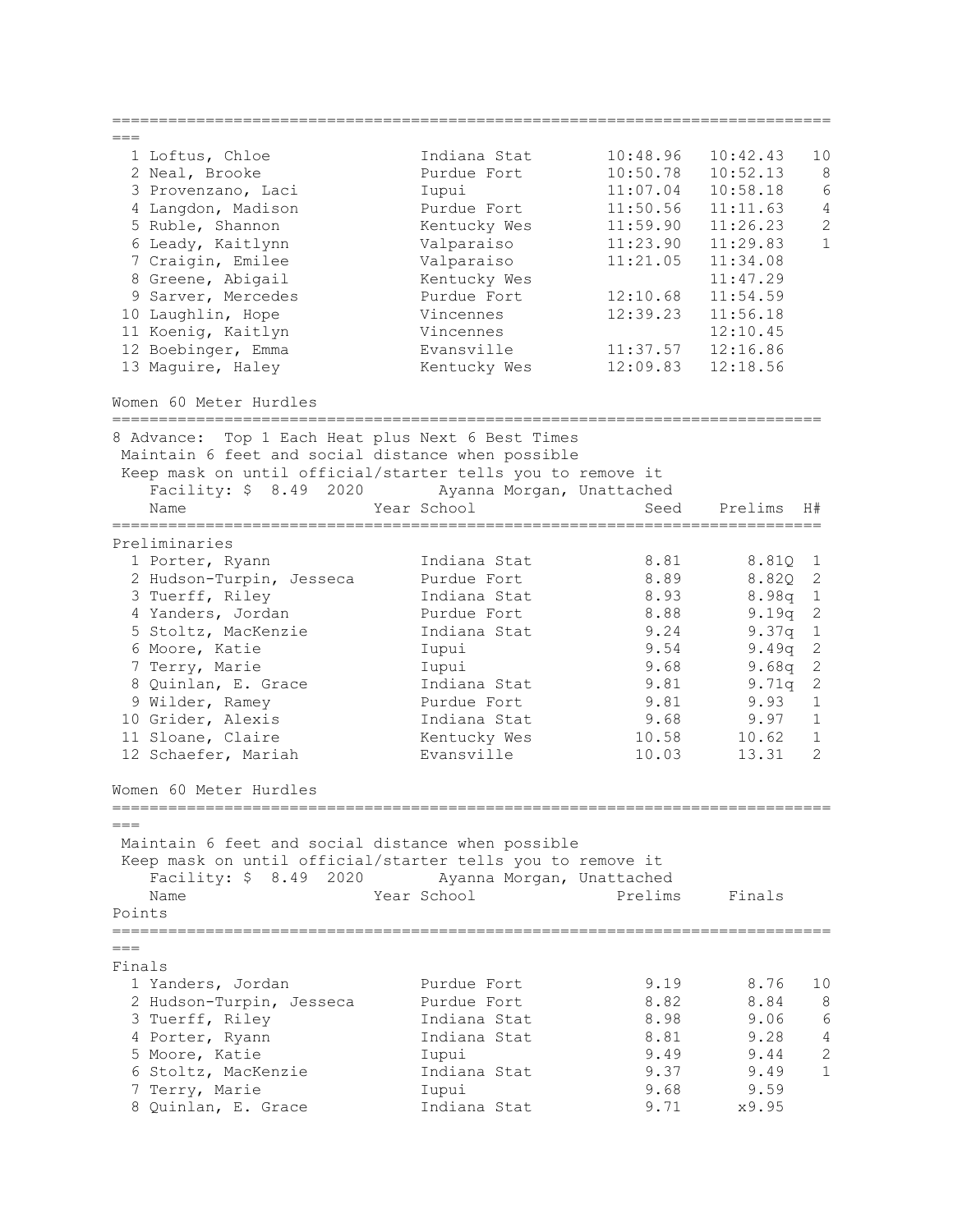```
Women 4x400 Meter Relay
=============================================================================
===
Maintain 6 feet and social distance when possible
Keep mask on until official/starter tells you to remove it
   Facility: $ 3:50.54 2020 Northern Illinois University<br>School Seed
                                                    Seed Finals
Points
=============================================================================
===
                                   4:07.00 4:11.72 10<br>2) Moore, Katie
   1) Terry, Marie<br>3) Taylor, Sophia
 3) Taylor, Sophia (4) Elder, Sabrina<br>2 Evansville 'A'
 2 Evansville 'A' 4:22.68 8 
 1) Dean, Haley 2) Weldon, Sam 
3) Yunker, Kara                           4) Tucker, Skylar
 3 Kentucky Wesleyan 'A' 4:20.00 4:23.77 6 
    1) Burns, Jenna 2) Vanderhoof-Dossett, Sarah<br>3) Williams, Karyn 3) Keller, Katherine
                                    4) Keller, Katherine
Women High Jump
=============================================================================
=============
Opening Height 1.35(4'05"), 1.40, 1.45, 1.50, 1.55,
1.60, 1.65, 1.68, 1.71, 1.74,
   Facility: $ 1.82m 2020 Liz Evans, Unattached<br>Name Year School
                                                    Seed Finals
Points
=============================================================================
=============
 1 Quinlan, E. Grace 1ndiana Stat 1.71m 1.65m
5-05.00 10 
     1.35 1.40 1.45 1.50 1.55 1.60 1.65 1.68 
     --- --- --- --- 0 0 XO XXX<br>Arshall, Marisa           Indiana Stat
 2 Marshall, Marisa Indiana Stat 1.60m 1.65m
5-05.00 8 
     1.35 1.40 1.45 1.50 1.55 1.60 1.65 1.68 
 --- --- --- XO O O XXO XXX<br>3 Bowlds, Kelsey                 Indiana Stat
                             Indiana Stat 1.71m 1.60m
5-03.00 6 
     1.35 1.40 1.45 1.50 1.55 1.60 1.65 
     --- --- --- --- XO O XXX
  4 Haney, Miranda Purdue Fort 1.69m 1.60m 
5-03.00 4 
     1.35 1.40 1.45 1.50 1.55 1.60 1.65 
 --- --- --- O O XO XXX<br>5 Hennessey, Allyssa Purdue Fort
                                            1.50m 1.50m
4-11.00 2 
     1.35 1.40 1.45 1.50 1.55 
 O O O XXX<br>6 Mackenzie, Mia
                             Indiana Stat 1.57m x1.50m
4-11.00 
    1.35 1.40 1.45 1.50 1.55 
 --- 0 0 XO XXX<br>6 Bryant, Hannah
                    Indiana Stat 1.55m x1.50m
4-11.00
```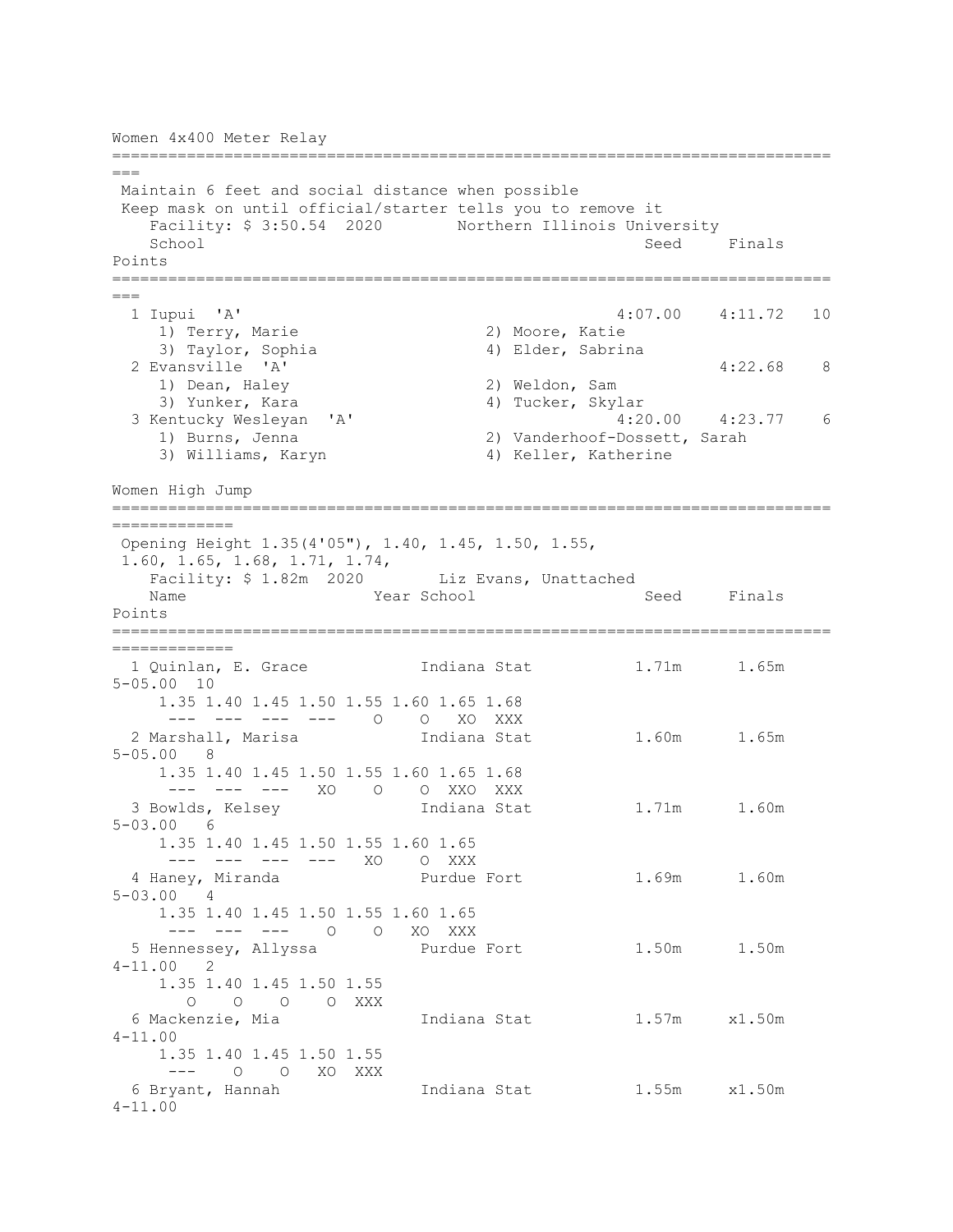1.35 1.40 1.45 1.50 1.55 --- --- --- XO XXX<br>8 Shatava, Kelsey Purdue Fort 1.52m 1.45m 4-09.00 1 1.35 1.40 1.45 1.50 --- O O XXX 9 Gaskin-Griffith, Kamille Indiana Stat 1.51m x1.45m 4-09.00 1.35 1.40 1.45 1.50 O O XO XXX 9 Miller, Mikayla Iupui 1.58m 1.45m  $4 - 09.00$  1.35 1.40 1.45 1.50 --- --- XO XXX<br>11 Wilder, Ramey Purdue Fort 1.45m x1.40m 4-07.00 1.35 1.40 1.45 O O XXX<br>12 Rolen, Chloe Indiana Stat 1.41m x1.40m 4-07.00 1.35 1.40 1.45 XO O XXX<br>-- Miller, Hailey Kentucky Wes 1.70m NH 1.35 1.40 1.45 1.50 1.55 --- --- --- --- XXX -- Sloane, Claire Mentucky Wes NH 1.35 XXX Women Pole Vault ============================================================================= ============= Opening Height 3.08(10'1.25"), 3.23, 3.38, 3.53, 3.68, 3.78, 3.88, 3.98, 4.03, Facility: \$ 3.69m 2021 Selene Weaver, Indiana State<br>Name Seed Sear School Seed Year School Seed Finals Points ============================================================================= =============<br>1 Weaver, Selene Indiana Stat 3.96m 4.00m\$ 13-01.50 10 3.08 3.23 3.38 3.53 3.68 3.78 3.88 4.00 4.05 P P P P O O O XO XXX 2 Brandon, Landis Indiana Stat 3.66m 3.78m\$ 12-04.75 8 3.08 3.23 3.38 3.53 3.68 3.78 3.88 P P O O O XO XXX Indiana Stat 3.67m x3.68m 12-00.75 3.08 3.23 3.38 3.53 3.68 3.78 P P XXO XO O XXX 3 Welsh, Maddie Indiana Stat 3.67m 3.68m 12-00.75 6 3.08 3.23 3.38 3.53 3.68 3.78 P P O O O XXX<br>5 Sapp, McKenna Bv Evansville 3.21m 3.23m 10-07.00 4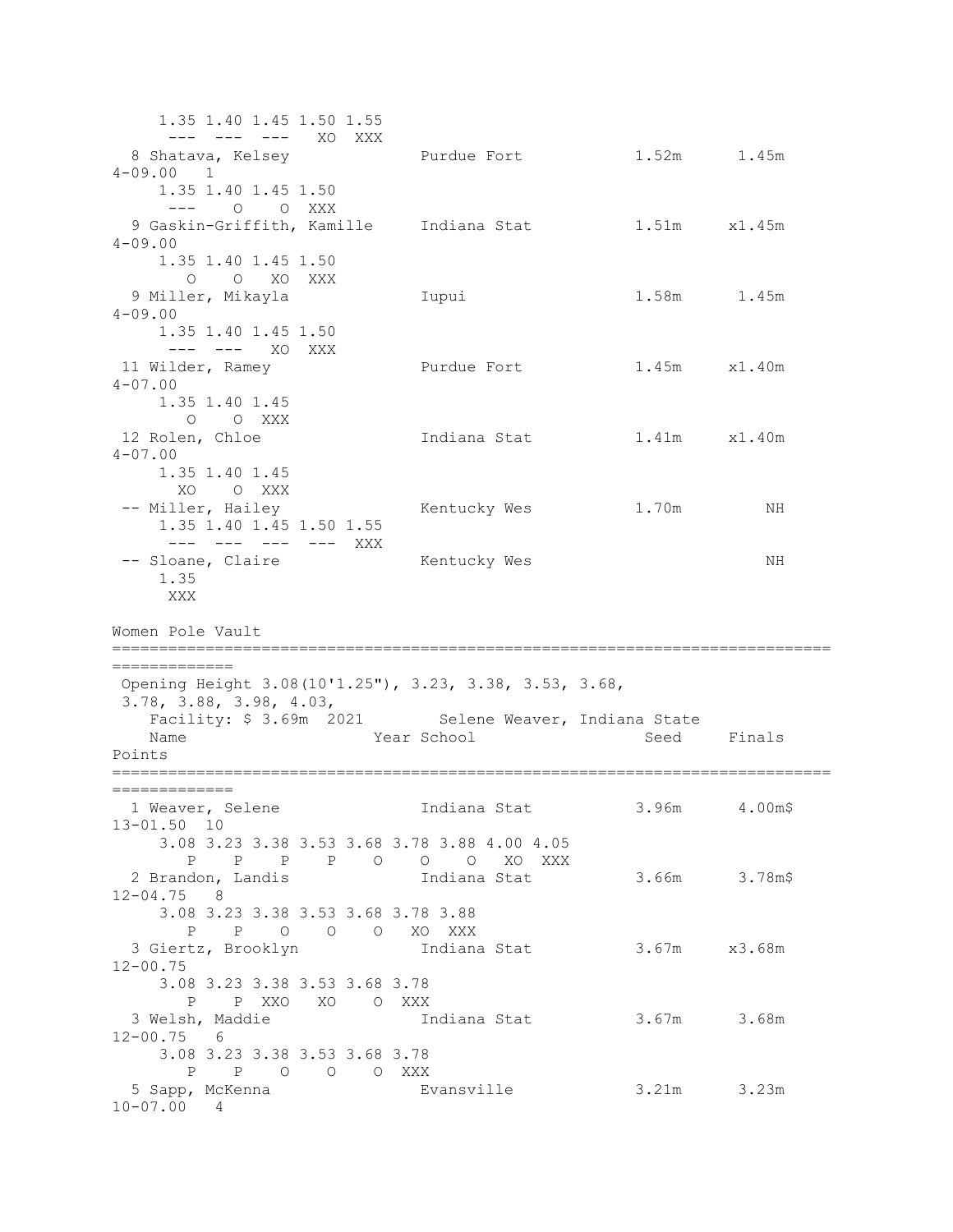3.08 3.23 3.38 XXO XXO XXX<br>6 Schaefer, Mariah Evansville 3.25m 3.08m 10-01.25 2 3.08 3.23 O XXX Women Long Jump ============================================================================= ============= Top 9 Marks to final Facility: \$ 5.89m 2019 Ayanna Morgan, Indiana State<br>Name Mame Rear School Seed Year School Seed Finals Points ============================================================================= ==============<br>1 Wood, Dominique Indiana Stat 5.72m 5.43m 17-09.75 10 FOUL 5.35m 5.29m 5.22m 5.43m FOUL 2 Frye, Faith Indiana Stat 5.43m 5.42m 17-09.50 8 5.21m 5.42m FOUL 5.25m 5.22m FOUL Indiana Stat 5.65m 5.40m 17-08.75 6 5.16m 5.37m 5.27m 5.34m 5.40m 5.38m 4 Schwenk, Aliyah Indiana Stat 5.18m x5.22m 17-01.50 FOUL 5.21m 5.16m 4.94m 5.09m 5.22m 5.45m 5.21m 17-01.25 4 FOUL 4.84m 5.09m 5.05m FOUL 5.21m 6 Alexander, Taiza Evansville 5.53m 5.15m 16-10.75 2 5.15m 4.93m 5.05m 4.88m 4.74m 7 Williams, Karyn Kentucky Wes 5.09m 5.15m 16-10.75 1 4.96m 5.02m 5.00m 5.15m FOUL 4.66m 8 Tucker, Skylar Evansville 4.85m 5.07m 16-07.75 5.07m 5.00m 4.97m FOUL 4.73m 5.06m 9 Palmer, Lauren Iupui 5.06m 4.84m 15-10.50 4.84m 4.71m FOUL FOUL 4.66m 4.68m Indiana Stat 4.96m x4.75m 15-07.00 FOUL 4.75m FOUL<br>11 McKnight, Yogianah Kentucky Wes 4.97m 4.63m 15-02.25 FOUL 4.63m 4.53m Women Triple Jump ============================================================================= ============= 6 attempt Facility: \$ 12.51m 2019 Jamilah James, Missouri State Year School Seed Finals Points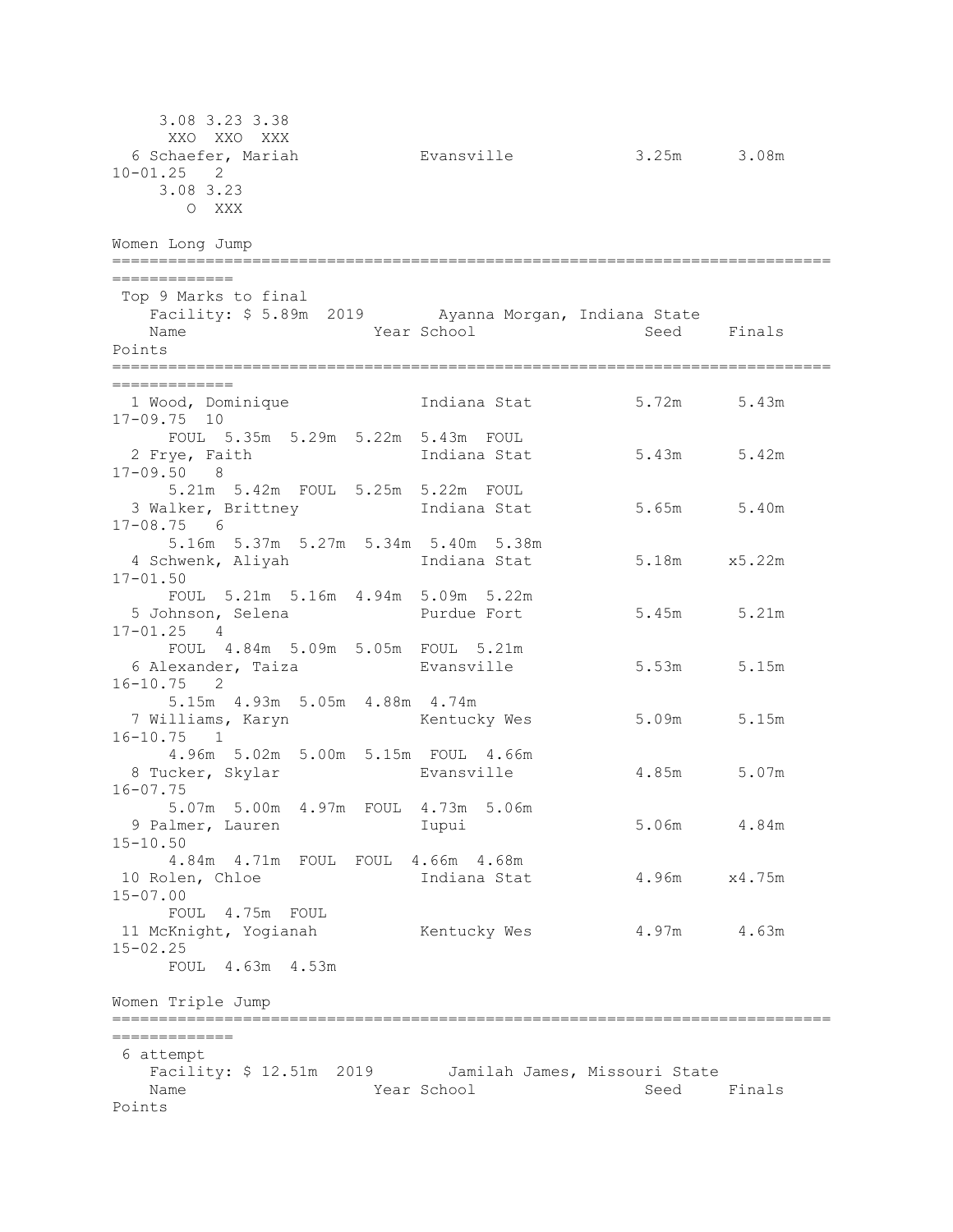============================================================================= ===============<br>1 Johnson, Selena Purdue Fort 11.73m 11.47m 37-07.75 10 11.47m FOUL 11.36m FOUL FOUL 2 Kruiswijk, Louiza Purdue Fort 11.47m 11.35m 37-03.00 8 FOUL 11.35m 11.33m FOUL FOUL 3 Williams, Karyn Kentucky Wes 10.80m 11.05m 36-03.00 6 10.48m 10.61m 10.79m 11.05m 10.94m 10.94m 10.70m 35-01.25 4 10.64m 10.55m 10.48m 10.42m 10.70m<br>5 Zehnder, Kelly 1upui 5 Zehnder, Kelly Iupui 10.93m 10.30m 33-09.50 2 FOUL 10.30m 8.47m 9.69m 10.03m<br>6 Sloane, Claire Kentucky Wes 6 Sloane, Claire Kentucky Wes 9.69m 9.58m 31-05.25 1 FOUL 9.58m 9.40m FOUL FOUL Women Shot Put ============================================================================= ============= Top 9 Marks to final Facility: \$ 17.80m 2020 Felisha Johnson, Unattached Year School Points ============================================================================= ===============<br>1 James, Brittnee Indiana Stat 14.54m 14.97m 49-01.50 10 14.35m 14.22m 14.51m 13.92m 14.72m 14.97m Indiana Stat 14.77m 14.47m 47-05.75 8 14.37m 14.47m FOUL 13.86m 14.10m 14.37m Indiana Stat 14.11m 13.25m 43-05.75 6 12.85m 13.24m 13.25m 12.29m 12.58m 13.08m 4 Harris-Campbell, Nakia Purdue Fort<br>1-03.25 4  $40 - 03.25$  11.51m 11.64m 11.13m FOUL 11.84m 12.27m 5 Pierce, Michelle Valparaiso 11.57m 11.17m 36-07.75 2 11.17m 10.92m FOUL 10.90m 11.07m 10.65m 6 Vincent, Cambria Kentucky Wes 10.11m 9.46m 31-00.50 1 9.25m FOUL 8.58m 9.46m 8.93m 8.27m 7 Geng, Baylee Evansville 8.82m 8.95m  $29 - 04.50$  8.21m 7.91m 8.09m 8.95m 8.42m 8.68m 8 Cruz, Abeyela Vincennes 8.14m 8.16m 26-09.25 7.38m 8.16m 8.10m 8.05m 7.81m 7.78m 9 Schultz, Gabrielle Kentucky Wes 7.59m 7.03m 23-00.75 6.04m 6.59m 6.45m 6.22m 6.80m 7.03m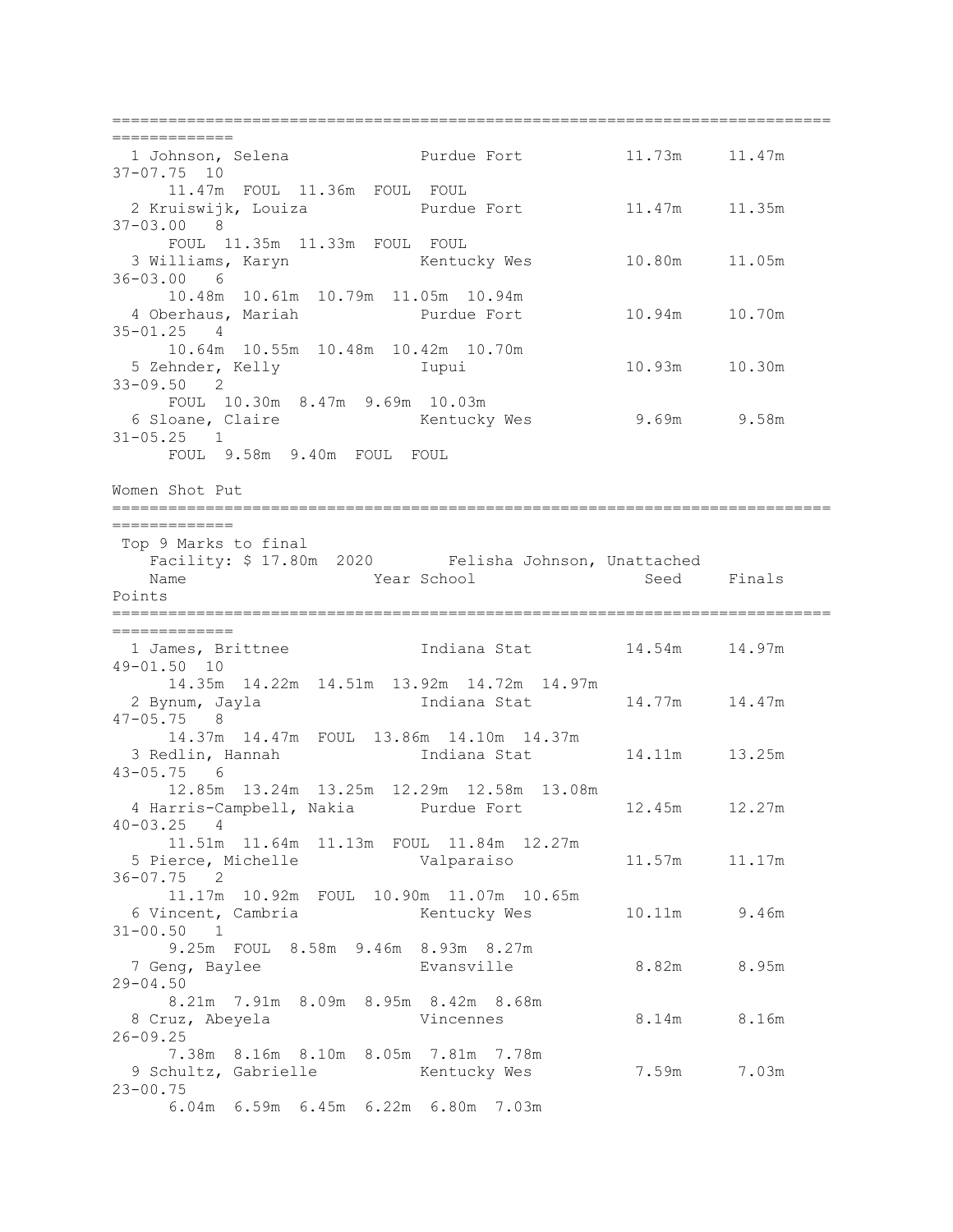10 Whittington, Morgan Kentucky Wes 6.52m 6.25m 20-06.25 5.67m 6.25m 5.83m Women Weight Throw ============================================================================= ============= Top 9 Marks to final Facility: \$ 23.28m 2021 Erin Reese, ISU TC<br>Name Year School Year School Seed Finals Points ============================================================================= ============= 1 Patten, Mackenzie Valparaiso 14.84m 16.53m 54-02.75 10 16.53m 15.17m FOUL 14.11m FOUL 14.69m 2 Pierce, Michelle Valparaiso 16.58m 15.71m 51-06.50 8 FOUL 15.50m 15.27m 15.48m 15.71m FOUL 3 Gerhardt, Tori Valparaiso 14.85m 14.70m 48-02.75 6 14.70m 14.41m 13.95m 13.35m 13.41m FOUL 4 Luebbering, Lena Valparaiso 14.20m x14.24m 46-08.75 13.42m 13.93m 13.55m 13.96m 13.96m 14.24m 5 Harris-Campbell, Nakia Purdue Fort 14.46m 13.62m  $44 - 08.25$  10.66m 13.62m 12.16m 12.94m FOUL 13.55m 11.91m 13.38m 43-10.75 2 FOUL 12.85m 12.94m FOUL FOUL 13.38m<br>7 Miller, Devyn Valparaiso 12.00m x11.43m 37-06.00 8.46m FOUL 11.06m FOUL 11.43m 11.11m<br>8 Geng, Baylee Evansville 10.82m 10.10m 33-01.75 1 10.10m 9.57m 9.95m 9.68m FOUL FOUL 9 Vincent, Cambria  $\mu$  Kentucky Wes 10.72m 9.54m 31-03.75 8.84m FOUL 8.08m FOUL FOUL 9.54m 10 Schultz, Gabrielle Kentucky Wes 8.79m 8.15m 26-09.00 8.15m 7.86m FOUL 11 Cruz, Abeyela Vincennes 7.03m 7.54m 24-09.00 7.47m 7.54m 7.27m<br>12 Whittington, Morgan Kentucky Wes 8.13m 7.00m 22-11.75 7.00m 5.97m FOUL Men 60 Meter Dash ============================================================================ 8 Advance: Top 1 Each Heat plus Next 5 Best Times Maintain 6 feet and social distance when possible Keep mask on until official/starter tells you to remove it Facility: \$ 6.76 2018 Matthew Brown, Chicago State<br>Name Matthew Brown, Chicago State<br>Seed Seed Prelims H#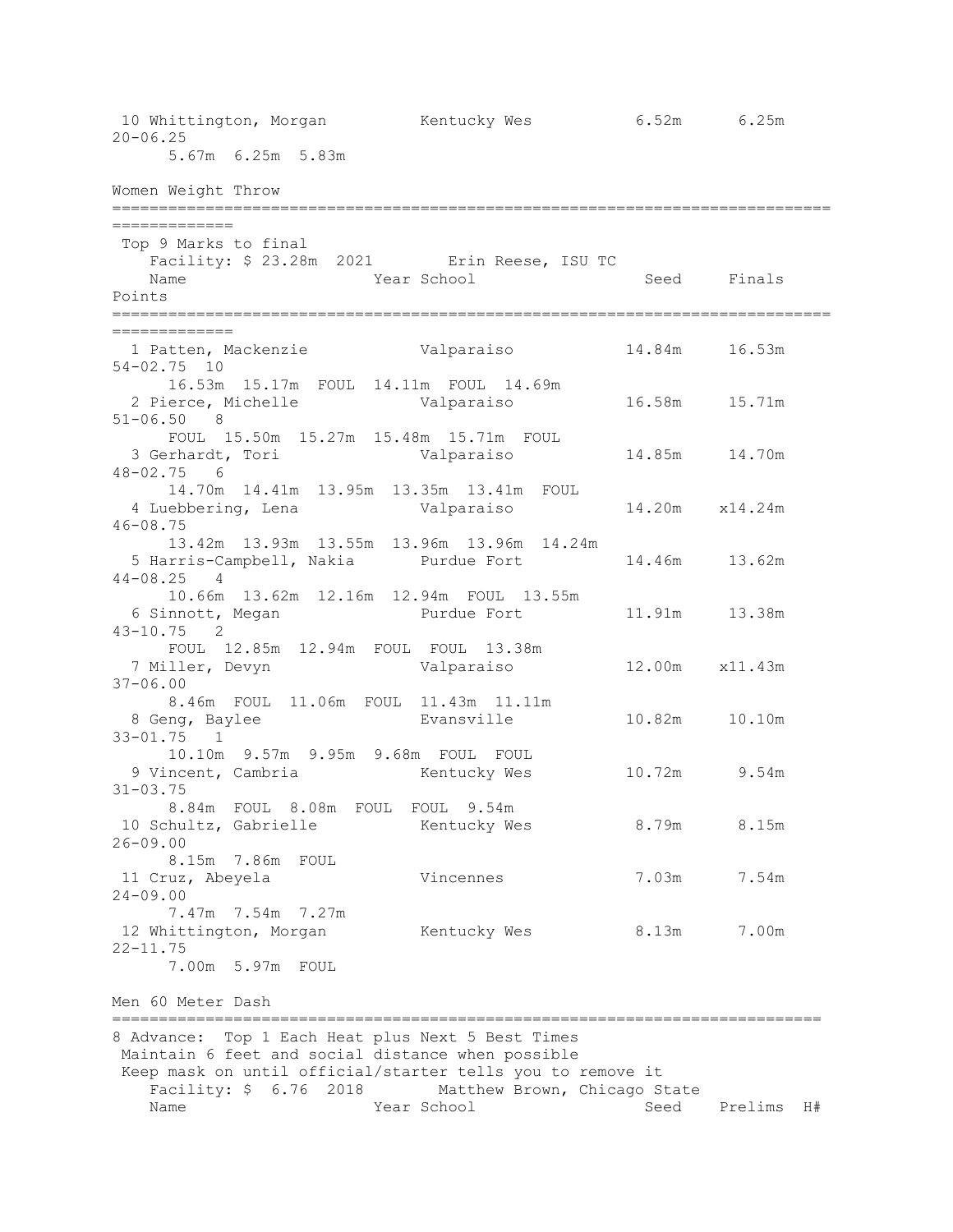| Preliminaries                                                                                                                       |                               |                                        |           |                |
|-------------------------------------------------------------------------------------------------------------------------------------|-------------------------------|----------------------------------------|-----------|----------------|
| 1 Malone, Noah                                                                                                                      | Indiana Stat                  | 6.85                                   | 6.90Q     | 2              |
| 2 Shaw, Jarel                                                                                                                       | Indiana Stat                  | 6.82                                   | 6.94Q     | $\mathbf{1}$   |
| 3 Bowman, Jalen                                                                                                                     | Vincennes                     | 6.96                                   | 7.10Q     | 3              |
| 7.093                                                                                                                               |                               |                                        |           |                |
| 4 Purser, Giovanni<br>7.098                                                                                                         | Evansville                    |                                        | J7.10Q    | 3              |
| 5 Biokoro, Ejiroghene                                                                                                               | Indiana Stat                  | 7.05                                   | 7.03q     | $\mathbf 1$    |
| 6 Stevens, Cameron                                                                                                                  | Indiana Stat                  |                                        | 7.10q     | $\mathbf{2}$   |
| 7 Freeman, Jayden                                                                                                                   | Kentucky Wes                  | 7.06                                   | 7.11q     | $\sqrt{2}$     |
| 8 Ray, Nehemiah                                                                                                                     | Valparaiso                    | 7.07                                   | 7.12q     | $\mathbf{2}$   |
| 9 Blades, Geordan                                                                                                                   | Evansville                    | 7.02                                   | 7.13      | $\mathfrak{Z}$ |
| 10 Adams, Jr, Michael                                                                                                               | Indiana Stat                  | 7.04                                   | 7.23      | $\overline{c}$ |
| 11 Patterson, J. Bryce                                                                                                              | Indiana Stat                  | 7.22                                   | 7.26      | $\mathbf{2}$   |
| 11 King, Greg                                                                                                                       | Evansville                    | 7.17                                   | 7.26      | $\mathfrak{Z}$ |
| 13 Holmes, Anthony                                                                                                                  | Valparaiso                    |                                        | 7.36      | $\overline{c}$ |
| 14 Sepulveda, Lukas                                                                                                                 | Valparaiso                    | 7.37                                   | 7.37      | $\mathbf 1$    |
| 15 Alexander, Logan                                                                                                                 | Purdue Fort                   | 7.49                                   | 7.44      | $\mathbf{1}$   |
| 16 Ross, Damien                                                                                                                     | Vincennes                     |                                        | 7.54      | 3              |
| 17 Stewart, Kyle                                                                                                                    | Vincennes                     | 7.16                                   | 7.56      | 3              |
| Men 60 Meter Dash                                                                                                                   |                               |                                        |           |                |
| ===============================<br>$===$                                                                                            |                               | ====================================== |           |                |
| Keep mask on until official/starter tells you to remove it<br>Facility: \$ 6.76 2018 Matthew Brown, Chicago State<br>Name<br>Points | Year School                   | Prelims                                | Finals    |                |
| $===$                                                                                                                               |                               |                                        |           |                |
| Finals                                                                                                                              |                               |                                        |           |                |
| 1 Malone, Noah                                                                                                                      | Indiana Stat                  | 6.90                                   | 6.86      | 10             |
| 2 Shaw, Jarel                                                                                                                       | Indiana Stat                  | 6.94                                   | 6.88      | 8              |
| 3 Bowman, Jalen                                                                                                                     | Vincennes                     | 7.10                                   | 7.03      | 6              |
| 4 Ray, Nehemiah<br>7.044                                                                                                            | Valparaiso                    | 7.12                                   | 7.05      | 4              |
| 5 Biokoro, Ejiroghene                                                                                                               | Indiana Stat                  | 7.03                                   | 7.05      | 2              |
| 7.049                                                                                                                               |                               |                                        |           |                |
| 6 Freeman, Jayden                                                                                                                   | Kentucky Wes                  | 7.11                                   | 7.06      | 1              |
| 7 Stevens, Cameron                                                                                                                  | Indiana Stat                  | 7.10                                   | x7.08     |                |
| 8 Purser, Giovanni                                                                                                                  | Evansville                    | 7.10                                   | 7.19      |                |
| Men 200 Meter Dash                                                                                                                  |                               |                                        |           |                |
| ======                                                                                                                              |                               |                                        |           |                |
| Maintain 6 feet and social distance when possible                                                                                   |                               |                                        |           |                |
| Keep mask on until official/starter tells you to remove it                                                                          |                               |                                        |           |                |
| Facility: \$ 21.88 2021                                                                                                             | JaVaughn Moore, Indiana State |                                        |           |                |
| Name                                                                                                                                | Year School                   | Seed                                   | Finals H# |                |
| Points                                                                                                                              |                               |                                        |           |                |
| ======                                                                                                                              |                               |                                        |           |                |
| 1 Fagnon, Dona                                                                                                                      | Purdue Fort                   | 22.54                                  | 22.99     | 1              |
| 10                                                                                                                                  |                               |                                        |           |                |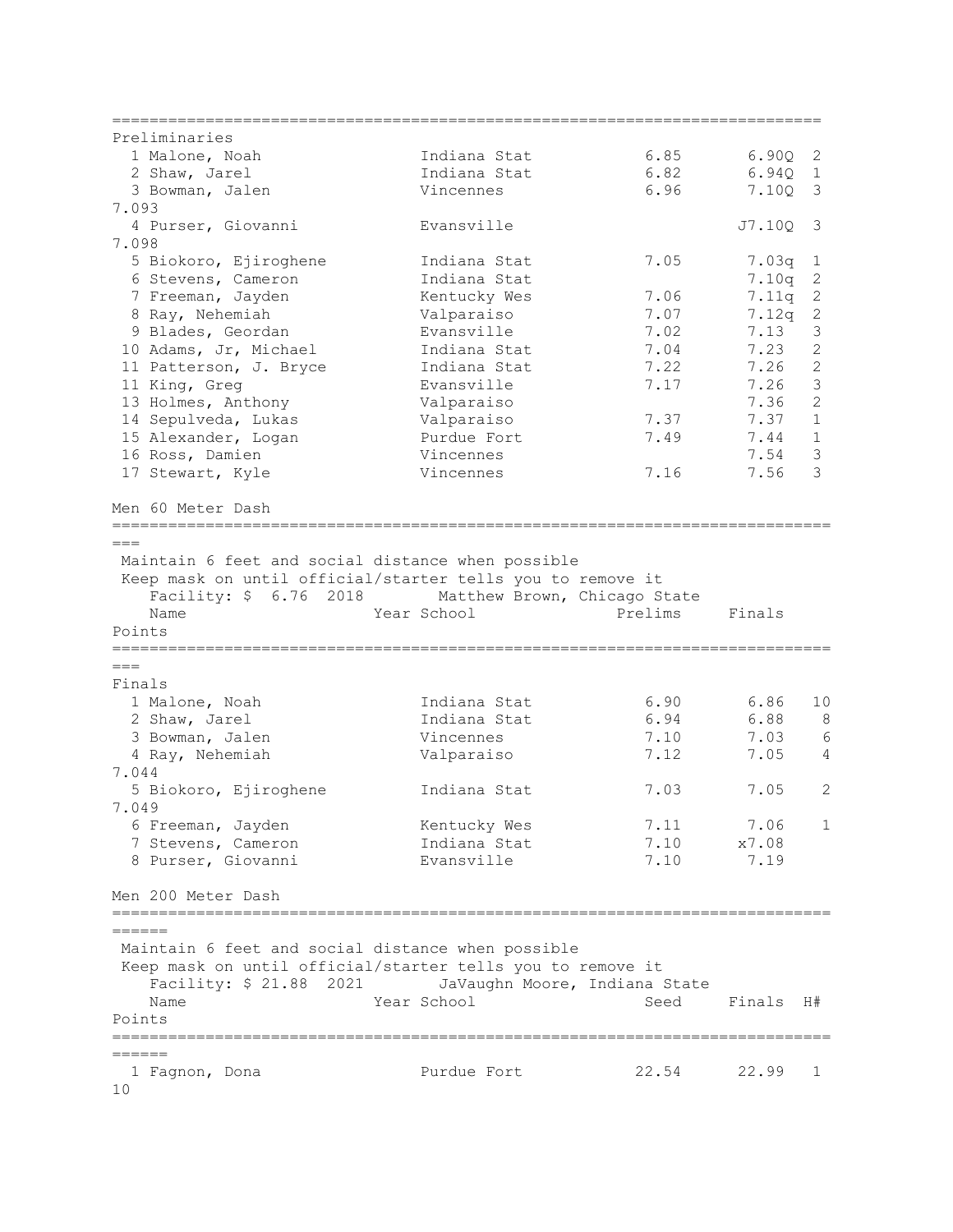2 Donaldson, Brent Purdue Fort 22.85 23.14 2 8 3 Patterson, J. Bryce Indiana Stat 22.97 23.27 3 6<br>4 Purser, Giovanni 4 Evansville 23.46 5 4<br>5 Blades, Geordan 5 Blades, Geordan Evansville 22.05 23.51 1 2 6 Sutton, Collin Vincennes 24.44 23.82 4 1 7 Adams, Jr, Michael Indiana Stat 22.66 23.90 2 1ndiana Stat  $22.66$   $23.90$  2<br>
Valparaiso  $23.38$   $23.97$  3<br>
Vincennes  $24.35$   $24.39$  4 9 Ross, Damien Vincennes 24.35 24.39 4 Evansville 24.01 24.59 4<br>
Valparaiso 25.15 5 11 Holmes, Anthony<br>12 Weaver, Ashton 12 Kentucky Wes 25.76 25.28 5 Men 400 Meter Dash =============================================================================  $------$ Maintain 6 feet and social distance when possible Keep mask on until official/starter tells you to remove it Facility: \$ 50.00 2021 Riley Baker, Eastern Illinois Name Year School Seed Finals H# Points ============================================================================= ======<br>1 Cline, Mitchell Indiana Stat 48.61 49.78\$ 1 10 2 Trittipo, Braxton Purdue Fort 50.19 50.62 1 8<br>3 Shepard, Ben Indiana Stat 49.24 50.68 1 5<br>3 Cartwright, Joe Purdue Fort 50.48 50.68 2 5 5 Miles, Asius Unattached 50.20 X51.34 2 6 Blair, Nic 2 7 Burkhart, Steven **Evansville** 52.32 4 1<br>8 Lyons, Yamar 8 Lyons, Yamar Vincennes 52.72 53.39 3 9 Smith, Brendon Evansville 52.70 53.55 3 10 Anaple, Gordon Kentucky Wes 55.02 54.51 4 11 Hardin, Zachary Kentucky Wes 55.00 55.24 4 12 Maurer, Jackson Evansville 53.44 55.54 3 13 Moss, Elijah Kentucky Wes 55.00 57.10 4 14 Nzoyikorera, James Vincennes 54.90 57.58 3 Men 800 Meter Run ============================================================================= ====== Maintain 6 feet and social distance when possible Keep mask on until official/starter tells you to remove it Facility: \$ 1:53.49 2019 Jack Anstey, Illinois State Seed Finals H# Points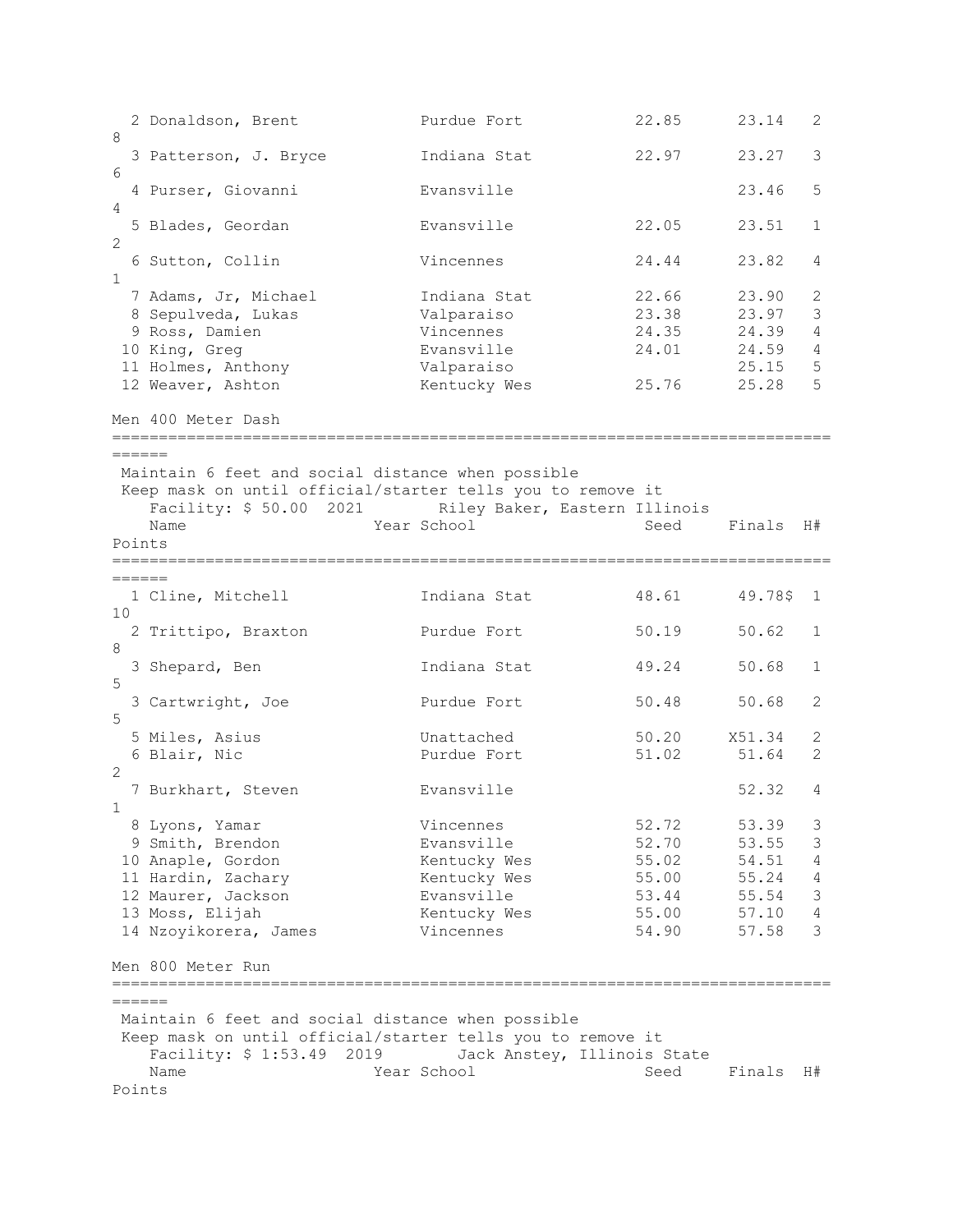============================================================================= =======<br>1 Light, Cael Indiana Stat 1:55.50 1:57.15 1 10 2 Opiew, Manamanya Vincennes 1:57.80 1:57.18 1 8 3 Milledge, Kobe Purdue Fort 1:57.46 1:57.85 1 6 4 Faulkner, Trenton Vincennes 1:57.78 1:59.57 1 4 5 Oulgout, Adam Evansville 2:01.83 2:00.30 2  $\mathcal{D}$  6 Sibley, Ja'xon Valparaiso 2:02.48 2:01.23 2 1 7 Walda, Evan Valparaiso 2:01.45 2 8 Waldron, Cory Purdue Fort 1:57.73 2:01.79 1 9 Momodu, Ernest Vincennes 2:03.00 2:02.93 2 10 Taylor, Bryce Purdue Fort 1:59.62 2:03.00 1 11 Curran, Sean Valparaiso 2:02.42 2:03.51 2 12 Kline, Carson Evansville 2:06.36 2:04.67 2 13 Bird, Ryan Valparaiso 2:04.00 x2:11.58 2 14 Riggs, Preston Evansville 2:25.98 2 Men 1 Mile Run ============================================================================= ====== Maintain 6 feet and social distance when possible Keep mask on until official/starter tells you to remove it Facility: \$ 4:08.07 2021 Andrew Schroff, Miami (OH) Year School Seed Finals H# Points ============================================================================= ======<br>1 Keitany, Mathew Vincennes 4:25.74 4:23.68 1 10 2 Veloz Bonilla, Ignacio Valparaiso 4:25.55 1 8<br>3 Hodges, JT Purdue Fort 4:22.56 4:26.23 1 6 4 Thompson, Draven Purdue Fort 4:30.00 4:26.44 1 4<br>5 Izewski, Nathan Valparaiso 4:30.95 4:27.13 1  $\mathcal{P}$  6 Ehm, Simeon Valparaiso 4:28.70 2 1<br>7 Saleh, Husam 7 Saleh, Husam Purdue Fort 4:21.63 4:30.45 1 8 Epur, Peter Evansville 4:35.25 4:30.73 1 9 Hall, Layton Indiana Stat 4:25.00 4:32.60 1 10 Hayes, Tanner Kentucky Wes 4:40.00 4:46.43 1 11 Tanui, Walter Vincennes 4:43.14 4:47.89 2 12 Loi, James Kentucky Wes 4:46.05 4:48.81 2 13 Lawless, Reed Vincennes 4:40.00 4:52.67 1 14 Harper, Landon Kentucky Wes 5:00.00 4:57.82 2 15 Watts, Luke Evansville 5:27.34 5:32.16 2

Men 3000 Meter Run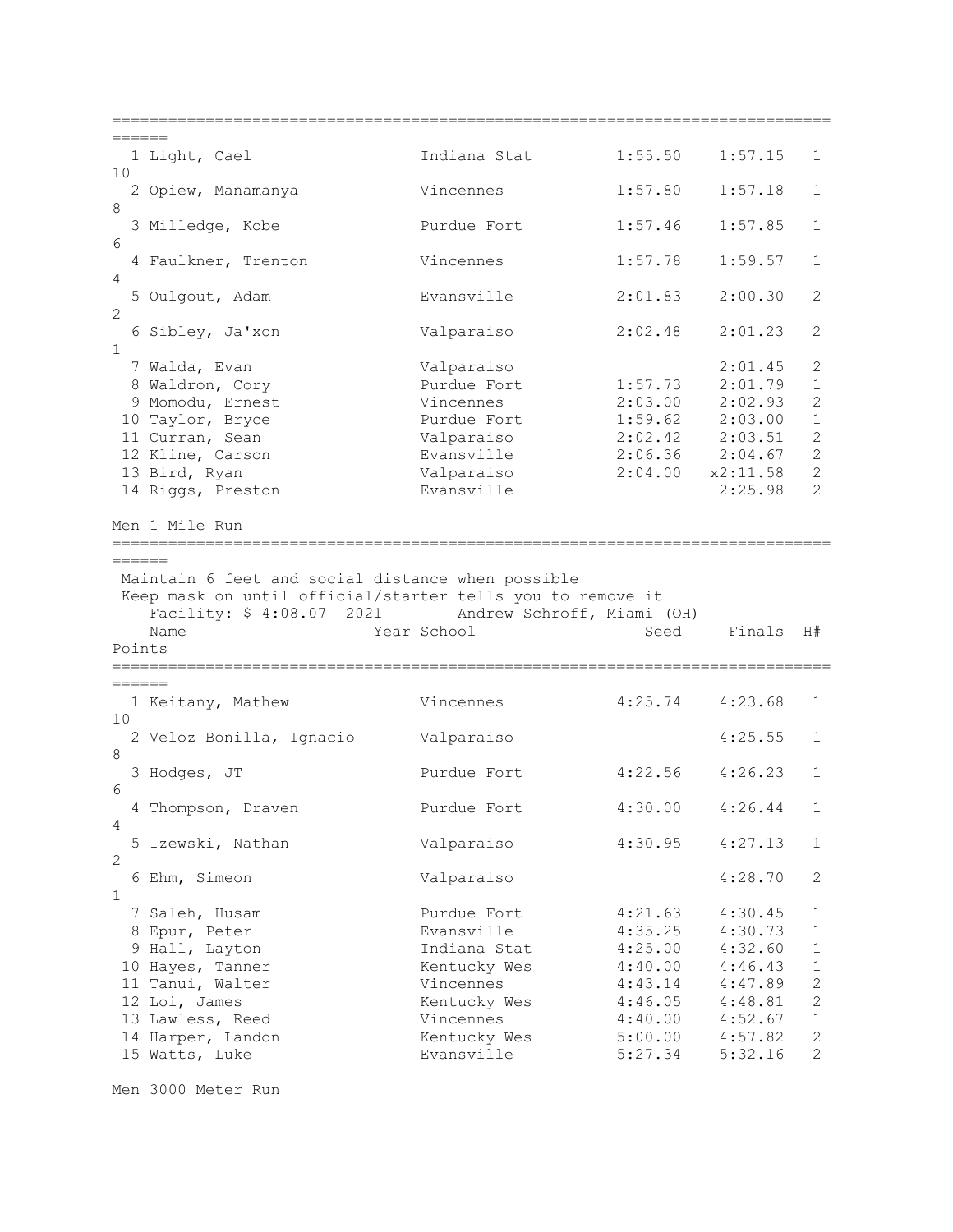| $=$ $=$ $=$     |                                                                                                                       |                            |                              |                     |                |
|-----------------|-----------------------------------------------------------------------------------------------------------------------|----------------------------|------------------------------|---------------------|----------------|
|                 | Maintain 6 feet and social distance when possible                                                                     |                            |                              |                     |                |
|                 | Keep mask on until official/starter tells you to remove it<br>Facility: \$ 8:20.63 2021 Anthony Camerieri, Miami (OH) |                            |                              |                     |                |
|                 | Name                                                                                                                  | Year School                | Seed                         | Finals              |                |
| Points          |                                                                                                                       |                            |                              |                     |                |
|                 |                                                                                                                       |                            |                              |                     |                |
|                 |                                                                                                                       |                            |                              |                     |                |
|                 | 1 Dworak, Jason                                                                                                       | Indiana Stat               |                              | 8:38.82             | 10             |
|                 | 2 Hodges, JT                                                                                                          | Purdue Fort                | 9:01.95                      | 8:46.54             | 8              |
|                 | 3 Pedersen, JJ                                                                                                        | Evansville                 | 9:01.80                      | 8:48.59             | 6              |
|                 | 4 Beitler, Wes                                                                                                        | Unat-Indiana               | 9:17.97                      | X8:53.21            |                |
|                 | 5 Gadberry, Ian                                                                                                       | Indiana Stat               | 9:18.48                      | 8:53.47             | $\overline{4}$ |
|                 | 6 Thompson, Draven                                                                                                    | Purdue Fort                | 9:00.00                      | 9:17.87             | 2              |
|                 | 7 Neupert, William                                                                                                    | Valparaiso                 | 9:23.37                      | 9:37.96             | $\mathbf{1}$   |
|                 | 8 Dreyer, Rylan                                                                                                       | Valparaiso                 | 9:19.99                      | 9:51.94             |                |
|                 | 9 Nichols, Justin                                                                                                     | Evansville<br>Vincennes    | 10:02.27                     | 9:57.99             |                |
|                 | 10 Browne, Trey<br>11 Boit, Ian                                                                                       | Vincennes                  | 10:18.28<br>9:55.95          | 9:59.15<br>10:08.75 |                |
|                 | 12 Nigh, Austin                                                                                                       | Vincennes                  | 10:21.78                     | 10:35.61            |                |
|                 |                                                                                                                       |                            |                              |                     |                |
|                 | Men 60 Meter Hurdles                                                                                                  |                            |                              |                     |                |
|                 |                                                                                                                       |                            |                              |                     |                |
|                 | 8 Advance: Top 1 Each Heat plus Next 6 Best Times<br>Maintain 6 feet and social distance when possible                |                            |                              |                     |                |
|                 | Keep mask on until official/starter tells you to remove it                                                            |                            |                              |                     |                |
|                 | Facility: \$ 8.01 2020 Matthew Lewis-Banks, Indiana State                                                             |                            |                              |                     |                |
|                 | Name                                                                                                                  | Year School                | Seed                         | Prelims             | H#             |
|                 |                                                                                                                       |                            | ;=========================== |                     |                |
|                 | Preliminaries                                                                                                         |                            |                              |                     |                |
|                 | 1 Armstrong, Quincy                                                                                                   | Indiana Stat               | 8.13                         | 8.230 2             |                |
|                 | 2 Rivas, Luigi                                                                                                        | Indiana Stat               | 7.92                         | 8.27Q               | $\mathbf{1}$   |
|                 | 3 Black, Daryl                                                                                                        | Indiana Stat               | 8.14                         | 8.34q               | $\mathbf{2}$   |
|                 | 4 Donaldson, Brent                                                                                                    | Purdue Fort                | 8.53                         | 8.39q               | 2              |
|                 | 5 Riggs, Trey                                                                                                         | Evansville                 | 8.23                         | $8.45q$ 1           |                |
|                 | 6 Fagnon, Dona                                                                                                        | Purdue Fort                | 8.40                         | 8.51q               | $1\,$          |
|                 | 7 Byrdsong, Bryce                                                                                                     | Indiana Stat               | 8.52                         | 8.77q               | 2              |
|                 | 8 Wilson, Caine                                                                                                       | Indiana Stat               | 8.86<br>8.80                 | 8.86q<br>8.98 1     | $\mathbf{1}$   |
|                 | 9 Shepler, Willy<br>10 Weaver, Ashton                                                                                 | Wabash                     | 9.05                         | 9.13                | 2              |
|                 | 11 Litavecz, Ethan                                                                                                    | Kentucky Wes<br>Valparaiso | 9.31                         | 9.23                | 2              |
|                 | 12 Rucinski, Joey                                                                                                     | Evansville                 | 9.38                         | 9.49                | 1              |
|                 | 13 Auernheimer, Kai                                                                                                   | Purdue Fort                | 9.38                         | 9.59                | 1              |
|                 |                                                                                                                       |                            |                              |                     |                |
|                 | Men 60 Meter Hurdles                                                                                                  |                            |                              |                     |                |
|                 |                                                                                                                       |                            |                              |                     |                |
| $===$           |                                                                                                                       |                            |                              |                     |                |
|                 | Maintain 6 feet and social distance when possible<br>Keep mask on until official/starter tells you to remove it       |                            |                              |                     |                |
|                 | Facility: \$ 8.01 2020 Matthew Lewis-Banks, Indiana State                                                             |                            |                              |                     |                |
|                 | Name                                                                                                                  | Year School                | Prelims                      | Finals              |                |
| Points          |                                                                                                                       |                            |                              |                     |                |
|                 |                                                                                                                       |                            |                              |                     |                |
| $===$<br>Finals |                                                                                                                       |                            |                              |                     |                |
|                 | 1 Rivas, Luigi                                                                                                        | Indiana Stat               | 8.27                         | 8.06                | 10             |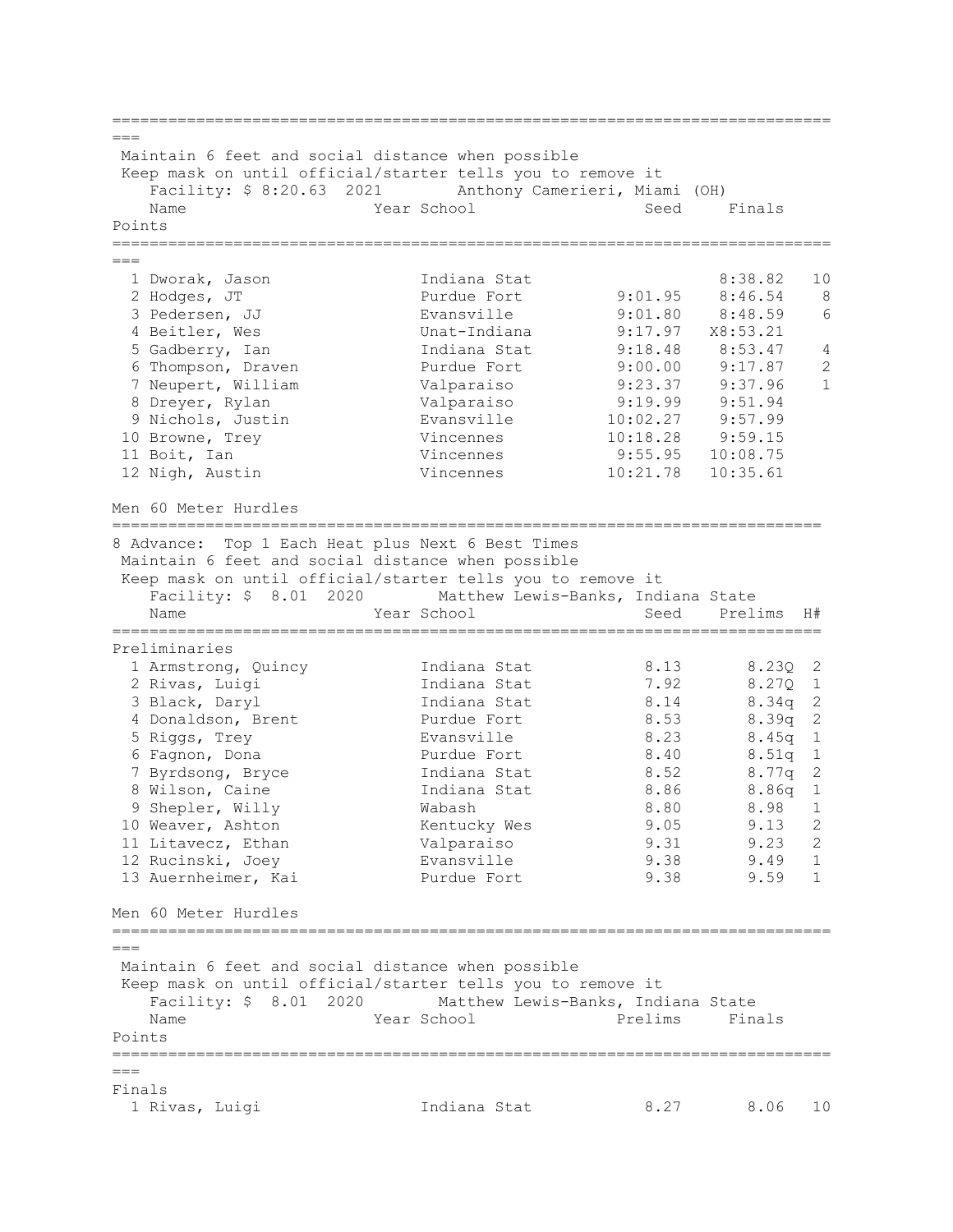| 2 Armstrong, Quincy<br>3 Black, Daryl<br>3 Donaldson, Brent<br>5 Riggs, Trey<br>6 Fagnon, Dona<br>7 Byrdsong, Bryce<br>8 Wilson, Caine                                                                   | Indiana Stat<br>Indiana Stat<br>Purdue Fort<br>Evansville<br>Purdue Fort<br>Indiana Stat<br>Indiana Stat | 8.23<br>8.34<br>8.39<br>8.45<br>8.51<br>8.77<br>8.86 | 8.19<br>8.40<br>8.40<br>8.49<br>8.51<br>x8.67<br>x8.74 | 8<br>5<br>5<br>$\overline{c}$<br>$\mathbf{1}$ |
|----------------------------------------------------------------------------------------------------------------------------------------------------------------------------------------------------------|----------------------------------------------------------------------------------------------------------|------------------------------------------------------|--------------------------------------------------------|-----------------------------------------------|
| Men 4x400 Meter Relay<br>__________________________________                                                                                                                                              |                                                                                                          |                                                      |                                                        |                                               |
| $===$                                                                                                                                                                                                    |                                                                                                          |                                                      |                                                        |                                               |
| Maintain 6 feet and social distance when possible<br>Keep mask on until official/starter tells you to remove it<br>Facility: \$ 3:21.92 2018    Indiana State University                                 |                                                                                                          |                                                      |                                                        |                                               |
| School<br>Points                                                                                                                                                                                         |                                                                                                          | Seed                                                 | Finals                                                 |                                               |
| $===$                                                                                                                                                                                                    |                                                                                                          |                                                      |                                                        |                                               |
| 1 Vincennes 'A'<br>1) Lyons, Yamar<br>3) Keitany, Mathew                                                                                                                                                 | 2) Faulkner, Trenton<br>4) Opiew, Manamanya                                                              | 3:35.00                                              | 3:31.36                                                | 10                                            |
| 2 Valparaiso 'A'<br>1) Ray, Nehemiah<br>3) Sibley, Ja'xon                                                                                                                                                | 2) Litavecz, Ethan<br>4) Veloz Bonilla, Ignacio                                                          | 3:30.00                                              | 3:32.02                                                | 8                                             |
| 3 Evansville 'A'<br>1) Burkhart, Steven<br>3) Smith, Brendon                                                                                                                                             | 2) Oulgout, Adam<br>4) Riggs, Trey                                                                       | 3:25.56                                              | 3:37.82                                                | 6                                             |
| 4 Kentucky Wesleyan<br>'A'<br>1) Anaple, Gordon<br>3) Moss, Elijah                                                                                                                                       | 2) Hardin, Zachary<br>4) Loi, James                                                                      | 3:40.00                                              | 3:42.15                                                | 4                                             |
| 5 Vincennes<br>"B"<br>1) Sutton, Collin<br>3) Lawless, Reed                                                                                                                                              | 2) Momodu, Ernest<br>4) Tanui, Walter                                                                    |                                                      | $3:45.00 \times 3:51.10$                               |                                               |
| Men High Jump                                                                                                                                                                                            |                                                                                                          |                                                      |                                                        |                                               |
| =============<br>Opening Height 1.60(5'03"), 1.65, 1.70, 1.75, 1.80, 1.85,<br>1.90, 1.95, 2.00, 2.03, 2.06, 2.09, 2.12<br>Facility: \$ 2.11m 2021 Shultz, Ind State, Southern Illinois<br>Name<br>Points | Year School                                                                                              | Seed                                                 | Finals                                                 |                                               |
| 1 Krutsch, Kevin                                                                                                                                                                                         | Indiana Stat 2.12m 2.09m                                                                                 |                                                      |                                                        |                                               |
| $6 - 10.25$ 10<br>1.60 1.65 1.70 1.75 1.80 1.85 1.90 1.95 2.00 2.03 2.06 2.09 2.12<br>--- --- --- --- --- --- --- --- 0 --- XO XXO XXX                                                                   |                                                                                                          |                                                      |                                                        |                                               |
| 2 Stephens, Brion and Unattached<br>$6 - 09.00$                                                                                                                                                          |                                                                                                          | 2.17m                                                | X2.06m                                                 |                                               |
| 1.60 1.65 1.70 1.75 1.80 1.85 1.90 1.95 2.00 2.03 2.06 2.09 2.12<br>3 Moore, Josh                                                                                                                        | --- --- --- --- --- --- --- 0 --- 0 --- XXX<br>Kentucky Wes 2.04m 2.00m                                  |                                                      |                                                        |                                               |
| $6 - 06.75$ 8<br>1.60 1.65 1.70 1.75 1.80 1.85 1.90 1.95 2.00 2.03                                                                                                                                       | --- --- 0 0 0 0 0 XXO XXX                                                                                |                                                      |                                                        |                                               |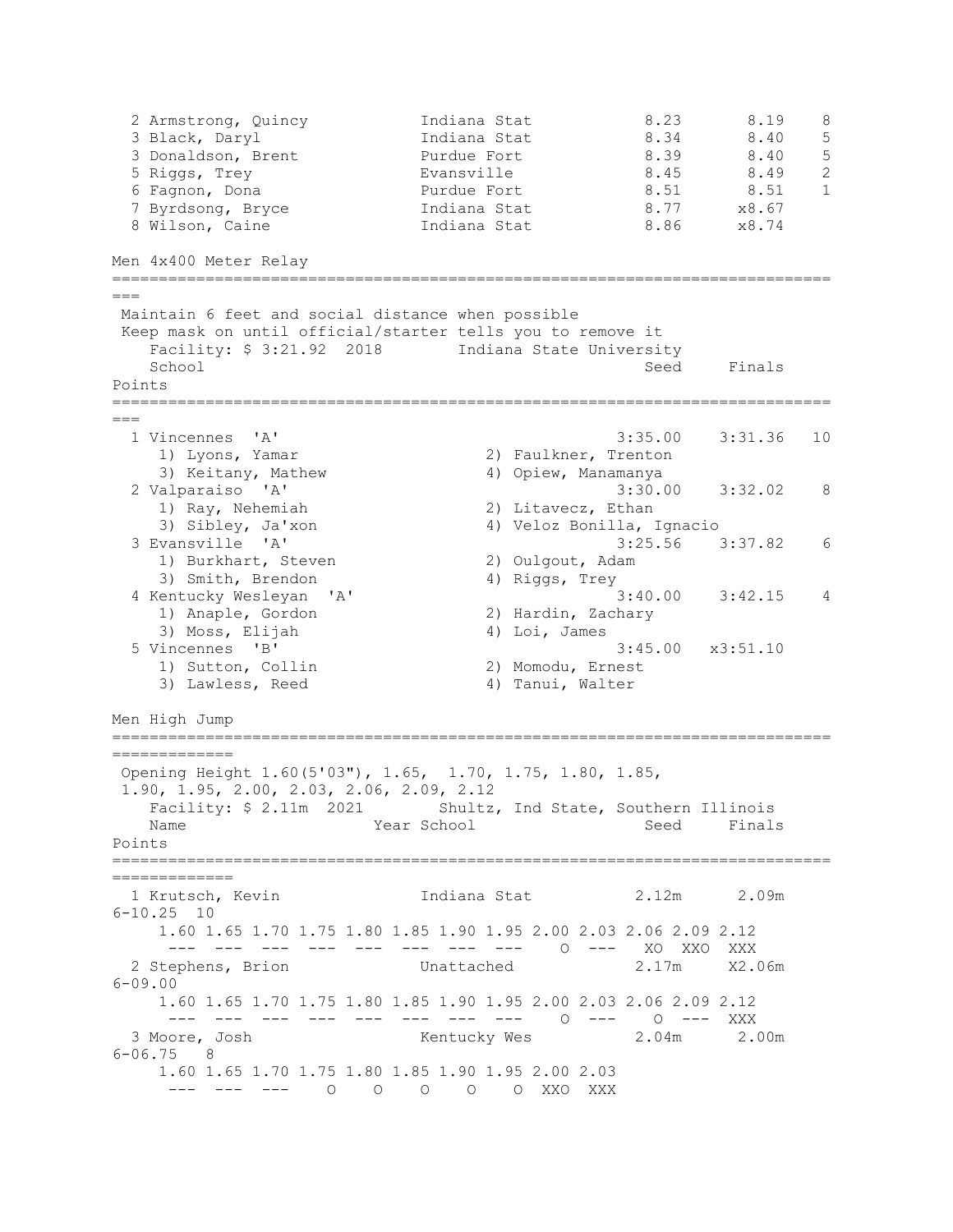4 Kiger, Nathan Indiana Stat 2.09m 1.95m 6-04.75 6 1.60 1.65 1.70 1.75 1.80 1.85 1.90 1.95 2.00 --- --- --- --- --- --- XXO O XXX<br>5 Dove, Austin Purdue Fort 2.00m 1.90m 6-02.75 4 1.60 1.65 1.70 1.75 1.80 1.85 1.90 1.95 --- --- --- O O O O XXX 1.90m 1.90m 6-02.75 2 1.60 1.65 1.70 1.75 1.80 1.85 1.90 1.95 --- --- --- O O O XXO XXX<br>--- --- --- O O O XXO XXX 7 Morinville, Billy Valparaiso 1.93m 1.85m 6-00.75 1 1.60 1.65 1.70 1.75 1.80 1.85 1.90 --- --- --- --- O XXO XXX 8 Engstrom, David Valparaiso 1.80m 1.75m 5-08.75 1.60 1.65 1.70 1.75 1.80 --- --- 0 0 XXX<br>9 Anker, Stuart 9 Anker, Stuart Wabash 1.78m 1.75m 5-08.75 1.60 1.65 1.70 1.75 1.80 --- --- 0 XO XXX<br>10 Riggs, Preston Evansville 1.65m 1.65m 5-05.00 1.60 1.65 1.70 --- XO XXX Men Pole Vault ============================================================================= ============= Opening Height 3.62(11'10.5"), 3.77, 3.92, 4.07, 4.22, 4.37, 4.52, 4.67, 4.82, 4.97, 5.02,<br>Facility: \$ 5.21m 2020 Facility: \$ 5.21m 2020 Matteo Capello, Vincennes<br>Name Mateo Capello, Seed Year School Seed Finals Points ============================================================================= ============= 1 Whitehouse, Callan Indiana Stat 4.96m 4.82m 15-09.75 10 3.62 3.77 3.92 4.07 4.22 4.37 4.52 4.67 4.82 4.97 P P P P P O XO XO XO XXX 2 Staggs, William Indiana Stat 5.01m 4.67m 15-03.75 8 3.62 3.77 3.92 4.07 4.22 4.37 4.52 4.67 4.82 P P P P P P P O XXX 3 Malatlian, Tristan Valparaiso 4.80m 4.67m 15-03.75 6 3.62 3.77 3.92 4.07 4.22 4.37 4.52 4.67 4.82 P P P P P P XXO XO XXX Evansville  $4.21m$  4.37m 14-04.00 4 3.62 3.77 3.92 4.07 4.22 4.37 4.52 XXO P P XO O XO XXX Indiana Stat 4.75m 4.37m 14-04.00 2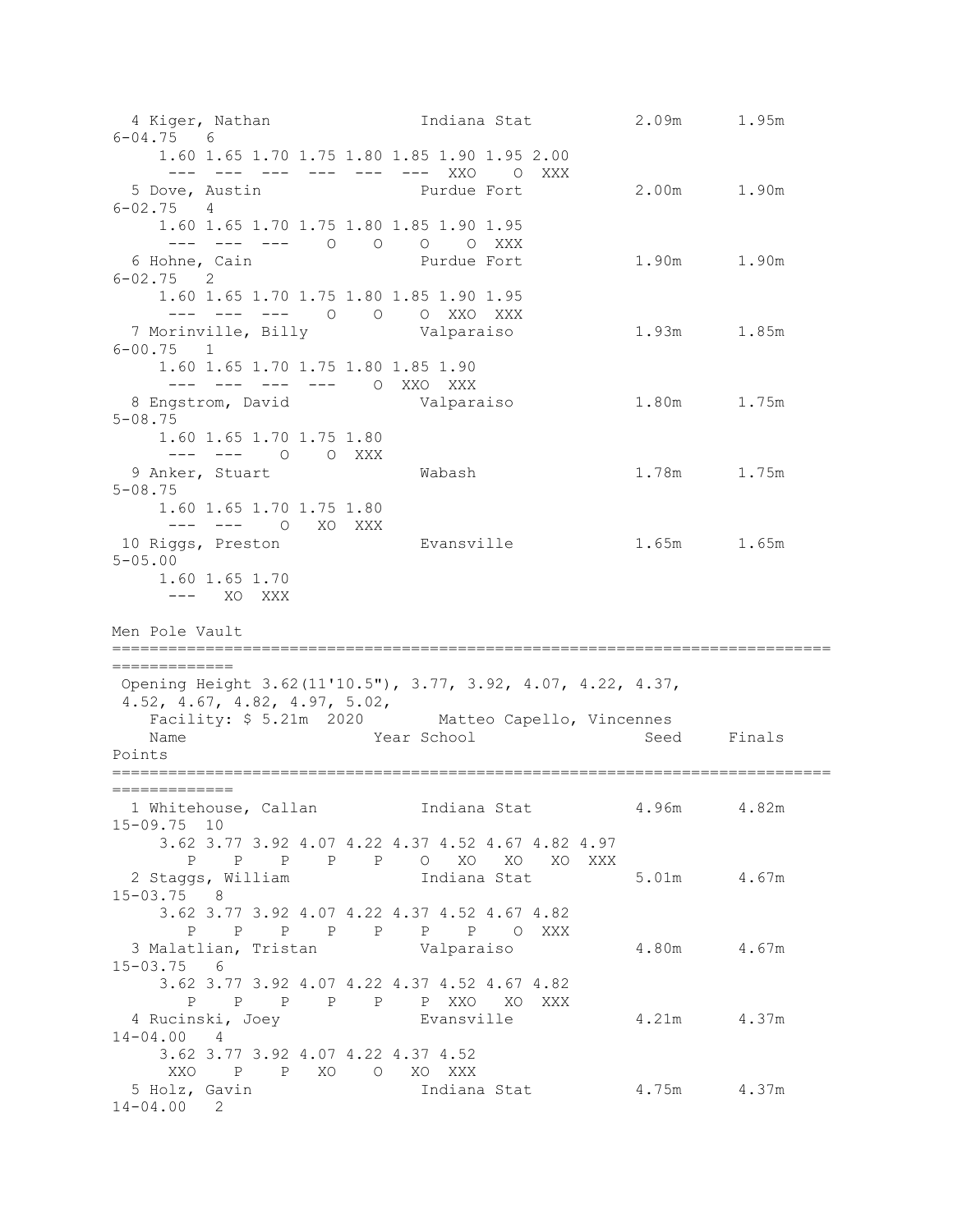3.62 3.77 3.92 4.07 4.22 4.37 4.52 P P P P P XXO XXX 4.55m 4.22m 13-10.00 1 3.62 3.77 3.92 4.07 4.22 4.37 P O O O XXO XXX 7 Frazier, Matthew  $V$ incennes  $4.50$ m  $4.07$ m 13-04.25 3.62 3.77 3.92 4.07 4.22 P P XXO O XXX 8 Loshe, Cody **Purdue Fort** 4.35m 4.07m 13-04.25 3.62 3.77 3.92 4.07 4.22 P P P XO XXX<br>9 Peters, Brejion Purdue Fort 3.94m 3.92m 12-10.25 3.62 3.77 3.92 4.07 P O XXO XXX<br>10 Ruppert, Jeff Purdue Fort 3.85m 3.62m 11-10.50 3.62 3.77 O XXX Men Long Jump ============================================================================= ============= Top 9 Marks to final Facility: \$ 7.28m 2021 Dearis Herron, Indiana State Seed Finals Points ============================================================================= ==============<br>1 Conard, Mitch Indiana Stat 7.01m 7.15m 23-05.50 10 FOUL 6.90m 7.15m 7.11m 6.94m 7.13m 2 Herron, Dearis **1ndiana Stat** 7.37m 7.10m 23-03.50 8 FOUL 6.87m 7.10m FOUL FOUL FOUL<br>3 Stewart, Kyle 6 Vincennes Vincennes 7.47m 6.77m  $22 - 02.50$  6 6.77m 6.75m 6.19m 6.68m FOUL FOUL Indiana Stat 6.95m 6.77m 22-02.50 4 FOUL FOUL 6.19m 6.77m FOUL 6.09m<br>5 Riggs, Trey By Evansville 5 Riggs, Trey Evansville 6.83m 6.65m 21-10.00 2 oc 2<br>5.93m FOUL 6.39m 6.65m<br>canislaus, Nicholas Vincennes 6 Stanislaus, Nicholas Vincennes 6.75m 6.46m 21-02.50 1 6.44m FOUL 6.46m 7 Williams, Keith Kentucky Wes 6.46m 6.23m 20-05.25 5.89m 6.23m 6.08m 5.88m 5.94m 6.15m 8 Smith, Brendon Evansville 6.26m 6.05m 19-10.25 FOUL 5.83m 6.01m 5.93m 6.05m FOUL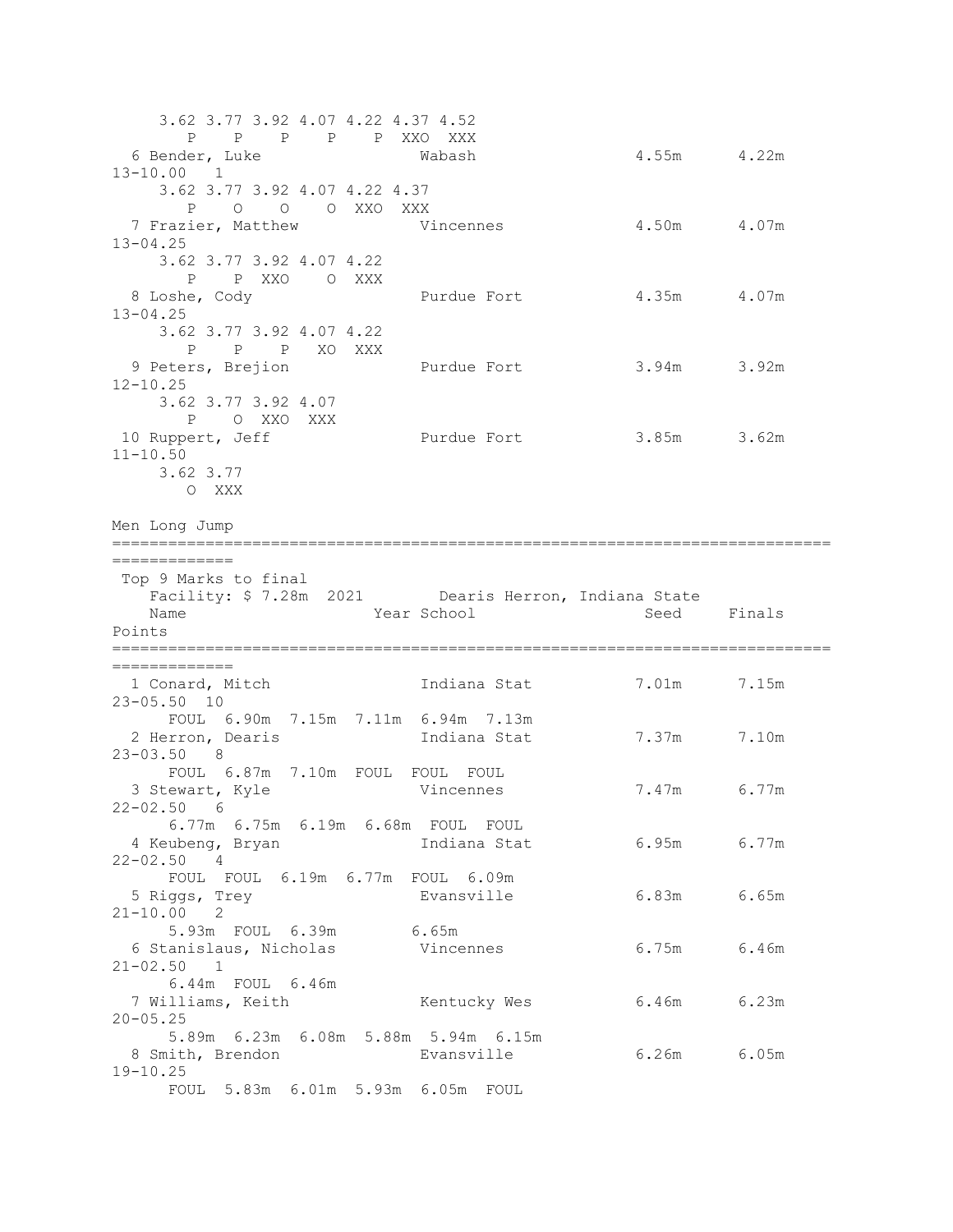9 Freeman, Jayden Kentucky Wes 6.36m 6.02m 19-09.00 5.82m 5.97m 6.02m<br>10 Auernheimer, Kai Purdue Fort 6.41m 5.98m 19-07.50 5.74m 5.98m 5.84m 11 Alexander, Logan **Purdue Fort** 5.95m 5.74m 18-10.00 5.74m 5.52m FOUL 12 Rucinski, Joey Evansville 5.85m 5.57m 18-03.25 5.57m FOUL FOUL -- Ferguson, Kamron Wabash 6.52m FOUL FOUL FOUL FOUL Men Triple Jump ============================================================================= ============= 6 attempts Facility: \$ 14.46m 2019 Emmanuel Odubanjo, Indiana State<br>Name Seed Fire School Seed Fire Seed Finals Points ============================================================================= ============= 1 Stanislaus, Nicholas Vincennes 13.34m 13.96m 45-09.75 10 FOUL 13.63m 13.96m 13.78m FOUL FOUL 2 Ferguson, Kamron Wabash 13.29m 13.59m 44-07.00 8 13.59m PASS 13.05m FOUL PASS PASS 13.61m 13.24m 43-05.25 6 12.76m 12.99m 13.01m 13.24m 13.15m 12.89m 13.19m 12.88m 42-03.25 4 FOUL FOUL FOUL FOUL 12.88m FOUL<br>-- Moore, Josh Mentucky Wes -- Moore, Josh Kentucky Wes FOUL FOUL FOUL PASS PASS PASS PASS Men Shot Put ============================================================================= ================ Top 9 Marks to final Facility: \$ 18.04m 2019 Adam Kessler, SIU 2019, Silas Ristl, Unatt Year School Seed Finals H# Points ============================================================================= ===================<br>1 Norton, Brett Indiana Stat 17.49m 17.69m 58-00.50 2 10 16.02m 16.65m FOUL 16.89m 17.69m FOUL Indiana Stat 17.87m 17.46m 57-03.50 2 8 16.81m 16.99m 17.08m 17.26m 17.46m 17.12m Indiana Stat 16.03m 16.05m 52-08.00 2 6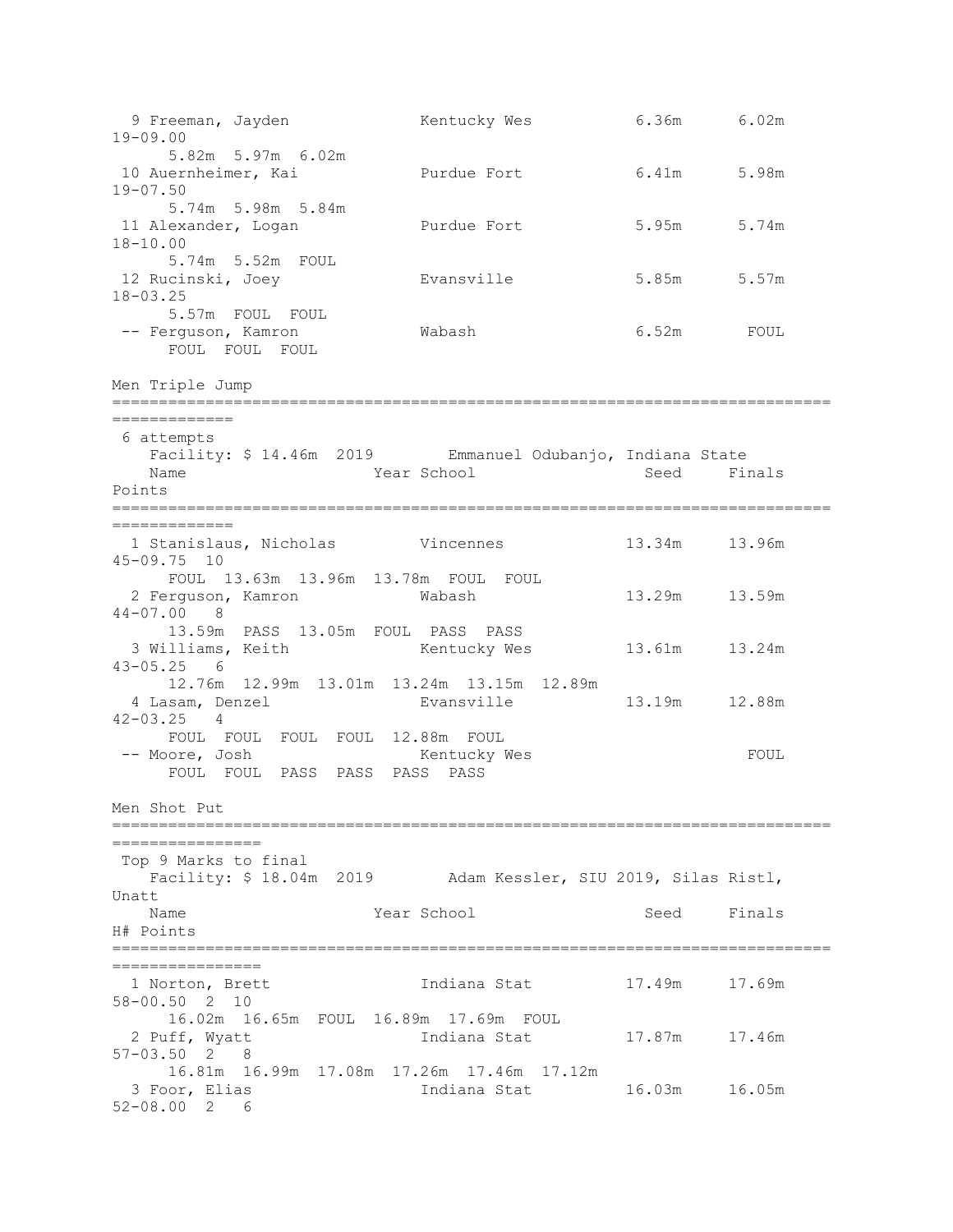16.05m 13.74m 15.57m 15.76m 14.08m 15.81m Indiana Stat 15.88m x15.94m 52-03.75 2 13.94m 15.79m 15.35m FOUL 14.82m 15.94m Indiana Stat 15.37m x15.09m 49-06.25 2 15.09m 14.53m 14.81m 14.53m 14.30m 14.77m Indiana Stat 15.80m x14.62m 47-11.75 2 13.64m FOUL 14.62m 13.88m 13.78m 13.88m 7 Anglemyer, Garrett Purdue Fort 14.03m 14.22m 46-08.00 1 4 13.26m FOUL 14.22m 8 English, Brandon Wabash 14.22m 14.10m 46-03.25 2 2 13.97m 12.83m 14.10m PASS PASS PASS<br>9 Dove, Zach By Evansville Evansville 13.74m 13.78m 45-02.50 1 1 13.78m 13.75m 13.77m<br>10 Beham, Armin Vincennes 14.08m 13.73m 45-00.50 1 13.73m FOUL 13.29m 11 Johnson, Jeremiah Valparaiso 14.23m 13.26m 43-06.00 2 13.26m FOUL FOUL 12 Boots, Michael Evansville 14.89m 13.05m 42-09.75 2 13.05m FOUL FOUL<br>13 Lewis, Carter Purdue Fort 12.81m 13.01m 42-08.25 1 12.03m 11.24m 13.01m<br>14 Schuler, Andrew Evansville 13.47m 12.77m 41-10.75 1 12.32m 12.77m 12.75m 14 Harmes, Mason Vincennes 12.59m 12.77m 41-10.75 1 11.07m 12.20m 12.77m 16 Rape, Jackson Kentucky Wes 11.79m 11.90m 39-00.50 1 11.43m 11.90m 11.37m 17 Rinker, Will Valparaiso 11.17m 11.66m 38-03.25 1 11.65m FOUL 11.66m -- Wilson, Matt Kentucky Wes 14.27m FOUL 2 FOUL FOUL FOUL Men Weight Throw ============================================================================= ============= Top 9 Marks to final Facility: \$ 18.66m 2019 Ricky Hurley, Southern Illinois Name Year School Seed Finals Points ============================================================================= =============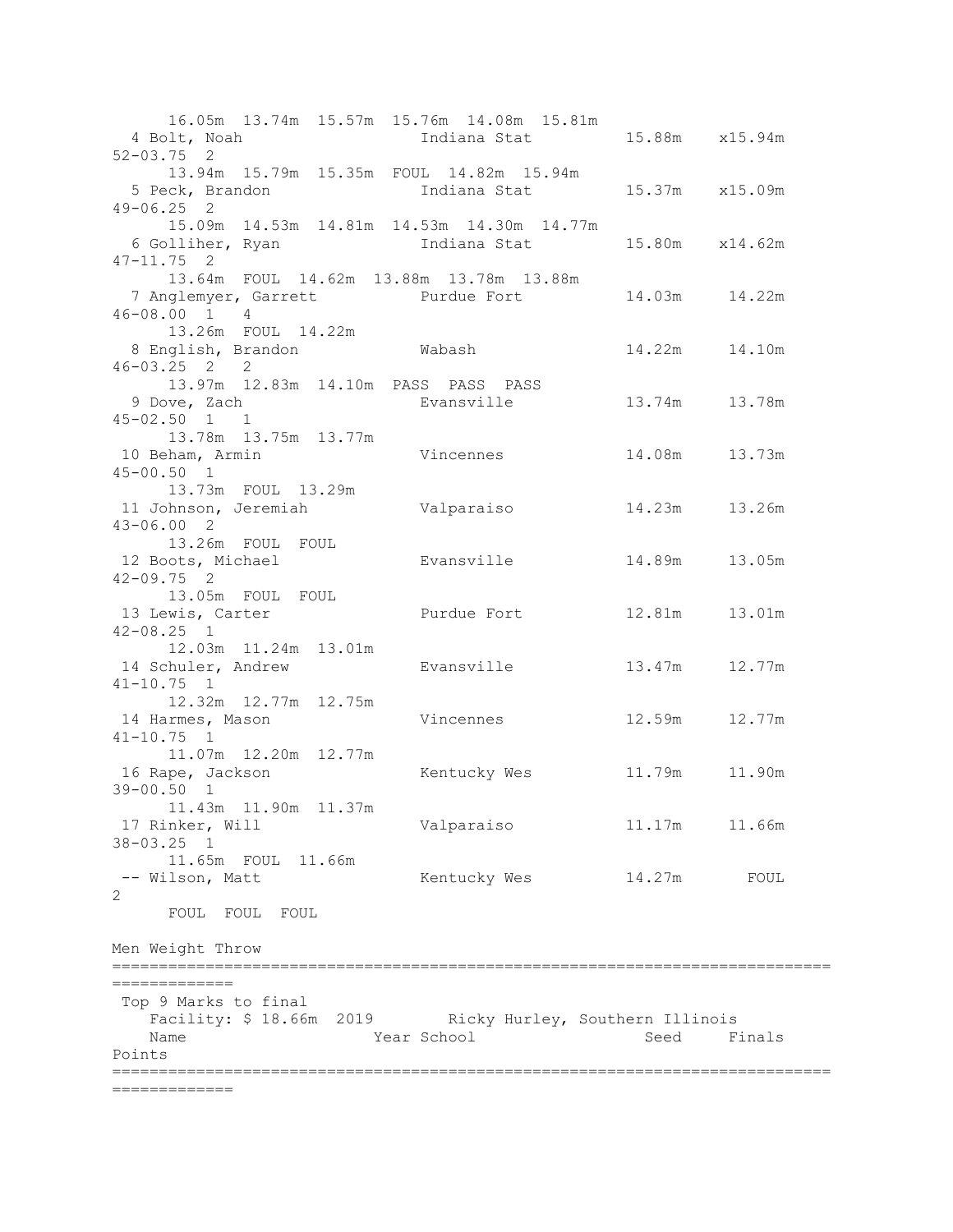1 Peck, Brandon 19, 1992 10 Indiana Stat 16.98m 17.31m 56-09.50 10 FOUL 16.02m FOUL 17.31m FOUL 16.95m 2 Bolt, Noah Indiana Stat 17.72m 17.30m 56-09.25 8 17.30m FOUL FOUL FOUL FOUL 16.63m 3 Golliher, Ryan Indiana Stat 18.38m 17.04m 55-11.00 6 16.75m 16.57m 17.04m FOUL FOUL 16.33m 4 Juszczak, Eddie Valparaiso 17.22m 16.95m  $55 - 07.50$  16.95m 16.62m 16.77m 16.46m 16.43m FOUL 5 Trafton, Alek Valparaiso 16.51m 16.82m  $55 - 02.25$  FOUL 15.14m 15.13m 15.16m 16.55m 16.82m 6 Foor, Elias Indiana Stat 17.52m x16.01m 52-06.50 FOUL FOUL 14.91m 15.81m 15.20m 16.01m<br>7 Dove, Zach Byansville Evansville 16.41m 16.00m 52-06.00 1 14.79m 15.93m 15.87m 14.97m 16.00m FOUL 8 Boots, Michael Evansville 14.96m 15.58m 51-01.50 FOUL 15.15m 15.58m FOUL FOUL FOUL Vincennes 14.62m 14.80m 48-06.75 14.14m 14.74m FOUL 14.80m 14.71m 14.11m 10 Johnson, Jeremiah Valparaiso 15.71m 14.23m 46-08.25 13.36m 13.26m 14.23m<br>11 Rinker, Will Valparaiso 14.74m x13.84m 45-05.00 FOUL 13.84m 12.93m<br>12 Wilson, Matt Kentucky Wes 12.07m 13.67m 44-10.25 12.01m 13.26m 13.67m 13 Harmes, Mason Vincennes 13.77m 13.21m 43-04.25 12.47m FOUL 13.21m 14 Schuler, Andrew Evansville 13.93m 12.94m  $42 - 05.50$ 12.11m 12.94m 12.24m<br>15 Rape, Jackson Kentucky Wes 10.26m 9.73m 31-11.25 9.07m 9.05m 9.73m<br>-- Coleman, Kenny Wabash 14.42m FOUL FOUL FOUL FOUL Women - Team Rankings - 14 Events Scored =============================================================================

| 1) Indiana State | 176 | 2) Purdue Fort Wayne | 112 |
|------------------|-----|----------------------|-----|
| 3) Valparaiso    | 41  | 4) Kentucky Wesleyan |     |
| 5) IUPUI         | 28  | 6) Evansville        |     |
| 7) Vincennes     | 1 ∩ |                      |     |

Men - Team Rankings - 14 Events Scored